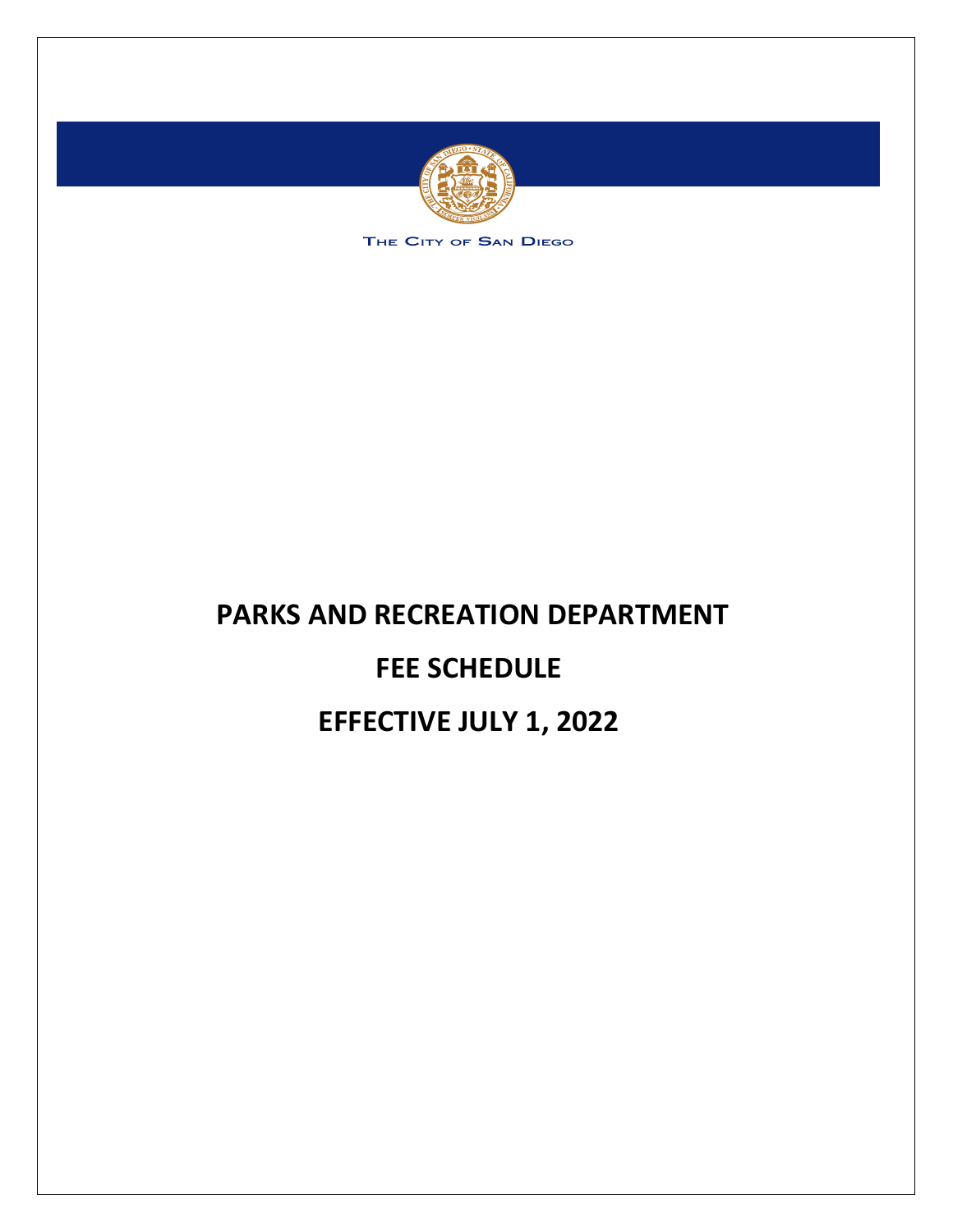# Contents

| <b>GENERAL INFORMATION</b> |  |
|----------------------------|--|
|                            |  |
|                            |  |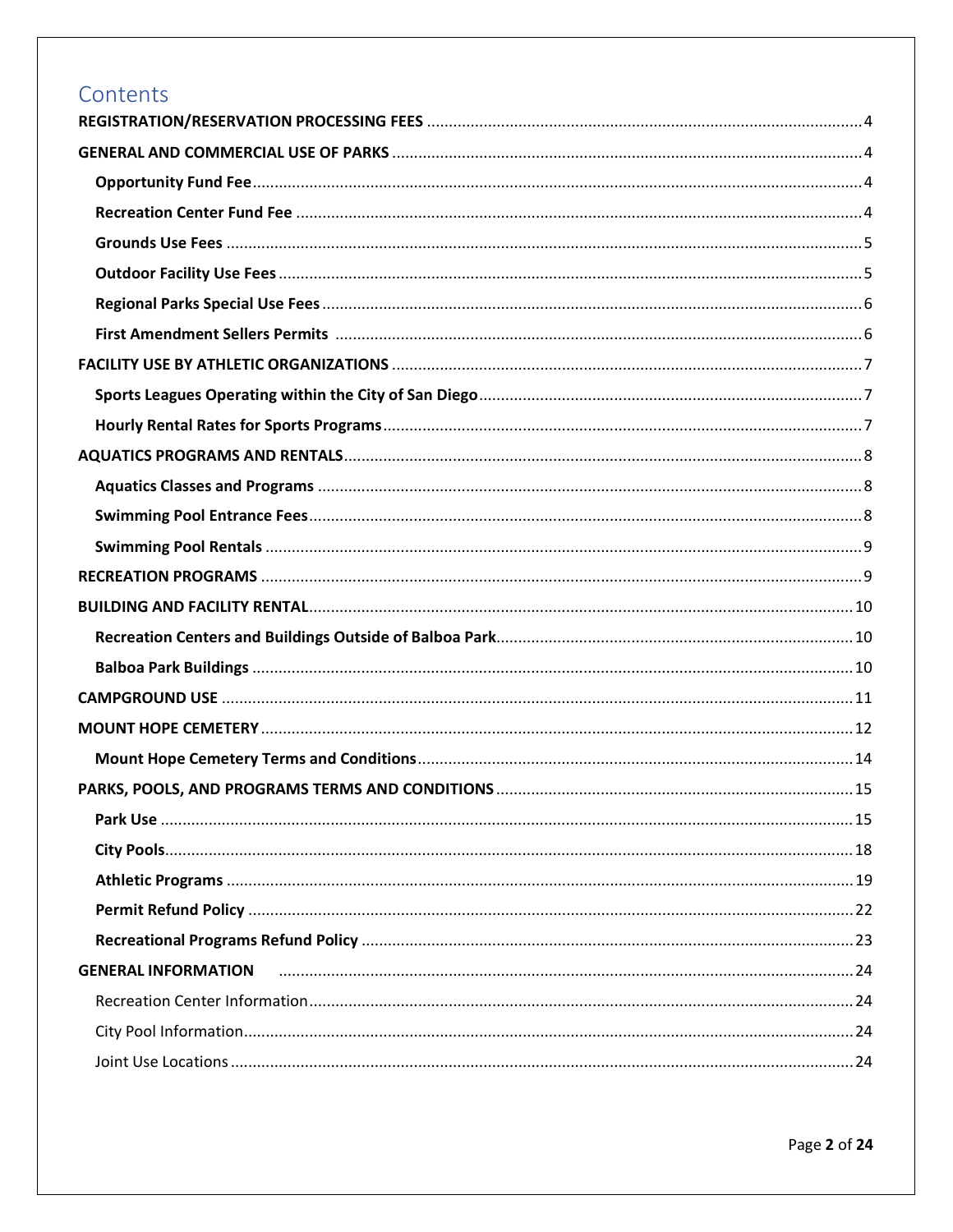# **INTRODUCTION**

The City of San Diego Parks and Recreation Department operates and maintains a diverse and valued parks system that serves millions of residents and visitors each year. The City's parks system does more than fulfill the public's need for leisure, it supports and provides opportunities for individual growth, cultural exchange and enrichment, and youth development including important opportunities for at-risk youth, and it also provides a robust and varied offering of programs for all, including individuals with disabilities and seniors. The parks system also preserves and maintains a significant portion of the San Diego region's diverse natural habitat and supports San Diego's economic base through tourism; and it greatly enhances the City's ability to attract and retain businesses.

The Parks and Recreation Department is responsible for the management of:

- Park Land 42,263 acres of developed and undeveloped park land, joint use and open space.
- 26,972 acres of open space
- 5,977 water acres within the San Diego-La Jolla Underwater Park
- 9,314 acres of regional, community, neighborhood, mini and joint use parks

City of San Diego City Charter, Article V, Section 55 states "All real property owned in fee by the City heretofore or hereafter formally dedicated in perpetuity by ordinance of the Council or by statute of the State Legislature for park, recreation or cemetery purposes **shall not be used for any but park, recreation or cemetery purposes** without such changed use or purpose having been first authorized or later ratified by a vote of two-thirds of the qualified electors of the City voting at an election for such purpose."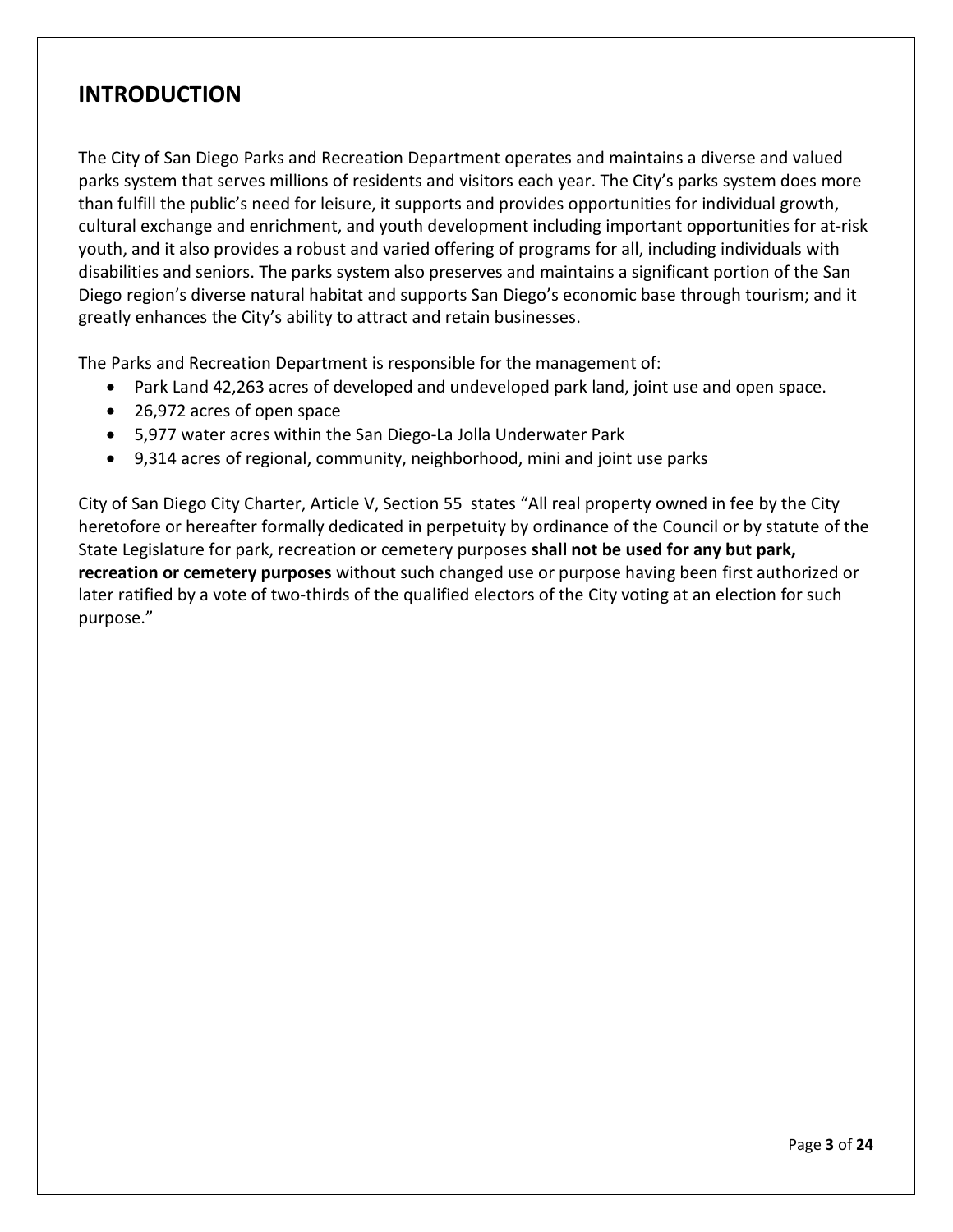## <span id="page-3-0"></span>**REGISTRATION/RESERVATION PROCESSING FEES**

The City of San Diego only accepts electronic bank transfers and major credit cards as payment; except for Pool Admission fees. Transaction and credit card processing fees are established by the on-line service provider and are nonrefundable. Processing fees (approximately 3-5%) are added when transactions are processed within the online reservation/registration system. Processing fees are cost recoverable and are subject to change based on service provider rate changes.

## <span id="page-3-1"></span>**GENERAL AND COMMERCIAL USE OF PARKS**

## <span id="page-3-2"></span>Opportunity Fund Fee

Applied to all permitted events/activities, room and pool rentals, and on-going recreation-based business operations by commercial and non-profit entities. These fees will be in addition to applicable park use and facility rental fees. The fees will fund the Parks and Recreation Department's equity-based recreation programs. This fee is not applicable when Recreation Center Fund fees (below) are assessed for commercial, fundraising, and promotional activities within a specific community recreation area.

| Outdoor Events <50 People and On-going Business/Non-profit Activities |                                       |
|-----------------------------------------------------------------------|---------------------------------------|
| Non-profit Youth/Non-Commercial                                       | \$1 per hour per location             |
| Commercial/Government/Adult Non-profits                               | \$5 per hour per location             |
| Outdoor Events > 50 People                                            |                                       |
| Non-profit Youth/Non-Commercial                                       | \$10 per hour per location            |
| Commercial/Government/Adult Non-profits                               | \$15 per hour per location            |
| Room Rentals                                                          |                                       |
| Non-profit Youth/Non-Commercial                                       | \$1 per hour per room                 |
| Commercial/Government/Adult Non-profits                               | \$10 per hour per room                |
| Sports Leagues - Use of Fields and Indoor/Outdoor Courts              |                                       |
| Youth Sports Leagues                                                  | \$1 per hour per location/court/field |
| <b>Adult Sports Leagues</b>                                           | \$2 per hour per location/court/field |

#### <span id="page-3-3"></span>Recreation Center Fund Fee

In addition to park use or facility rental fees, all commercial, fundraising and promotional activities conducted within community park recreation areas will be assessed the Recreation Center Fund Fee. These funds support local park maintenance, improvements, and recreation programs. The Opportunity Recreation Fund Fee will not be applied when Recreation Center Fund fees are applied.

| Commercial, Fundraising and Promotional activities |                                        |
|----------------------------------------------------|----------------------------------------|
| Youth Activities                                   | \$10 per hour per location/court/field |
| <b>Adult Activities</b>                            | \$15 per hour per location/court/field |

| Sports Leagues - Use of Fields and Indoor/Outdoor Courts |
|----------------------------------------------------------|
|----------------------------------------------------------|

Adult Sports Leagues **business and the State State State State State State State State State State State State S**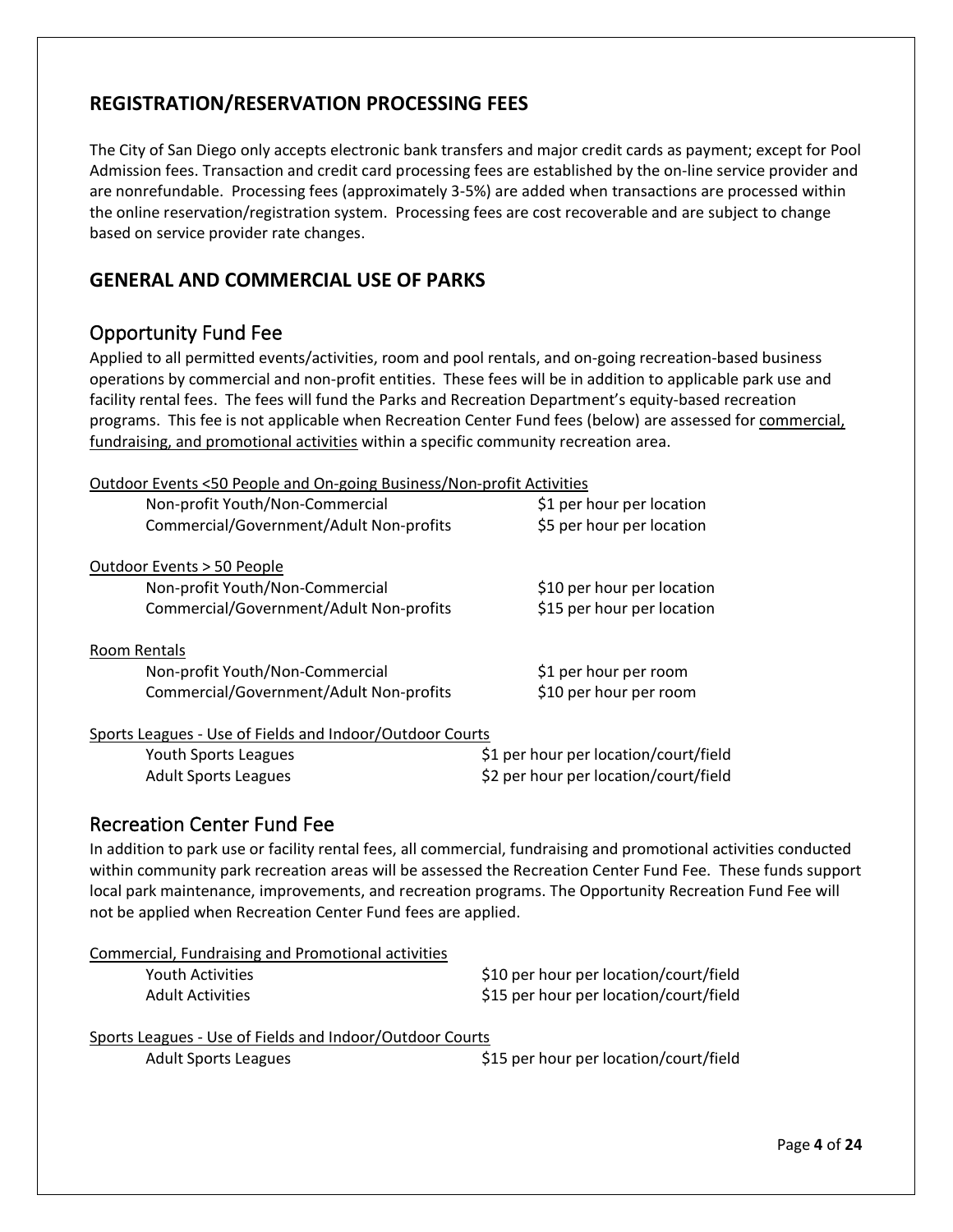## <span id="page-4-0"></span>Grounds Use Fees

Park use permits are required for any group of 50 or more persons per venue. Complex events must submit a Special Events Application before the park permit is issued. All weddings and surf contests require a Ground Use permit (fee for groups smaller than 50 is the same as 50 – 150 persons category). **This facility rental charge shall include any set-up or dismantle time.** Available venues are determined by the Department as all areas are not available to rent. Special Equipment Set-Up Fees are not required when a Grounds Use permit is issued. Large or complex specialty events that require additional Parks and Recreation staff to maintain public health/safety may be charged (see Miscellaneous Staffing for Event Support under the Terms and Conditions section).

| Activities/Events with 50-300 persons     |              |
|-------------------------------------------|--------------|
| Non-Profit Youth                          | \$<br>64.00  |
| Non-Profit Adult & Government             | \$<br>133.00 |
| Other Users                               | \$<br>191.00 |
| Activities/Events with 301-1,000 persons  |              |
| Non-Profit Youth                          | \$<br>64.00  |
| Non-Profit Adult & Government             | \$<br>382.00 |
| Other Users                               | \$<br>763.00 |
| Activities/Events with over 1,000 persons |              |
| Non-Profit Youth                          | \$<br>64.00  |
| Non-Profit Adult & Government             | Ś<br>954.00  |
| Other Users                               | \$1,908.00   |
|                                           |              |

#### **Grounds Use Rental Fees (per day per location)**

#### <span id="page-4-1"></span>Outdoor Facility Use Fees

Miscellaneous park use fees may be applied in addition to other facility use fees based on the type of event requested and the specific facilities to be utilized. See Use Terms and Conditions for more information.

| Parking Lot Use for Events            | \$3.50 per space per day       |
|---------------------------------------|--------------------------------|
| Special Equipment Set-up              | \$24 per equipment per day     |
| <b>Staff Support for Events</b>       | 100% cost recovery             |
| <b>Field Lighting</b>                 | \$9 per hour per location      |
| <b>Outdoor Amphitheater Rental</b>    | \$84 per hour (2-hour minimum) |
| <b>Picnic Shelter Rental</b>          | \$30 per hour (2-hour minimum) |
| Skate Park Rental (non-exclusive use) | \$55 per hour (2-hour minimum) |
| Pump Track Rental (non-exclusive use) | \$55 per hour (2-hour minimum) |
| <b>Outdoor Youth Camps</b>            | \$14.50 per child per week     |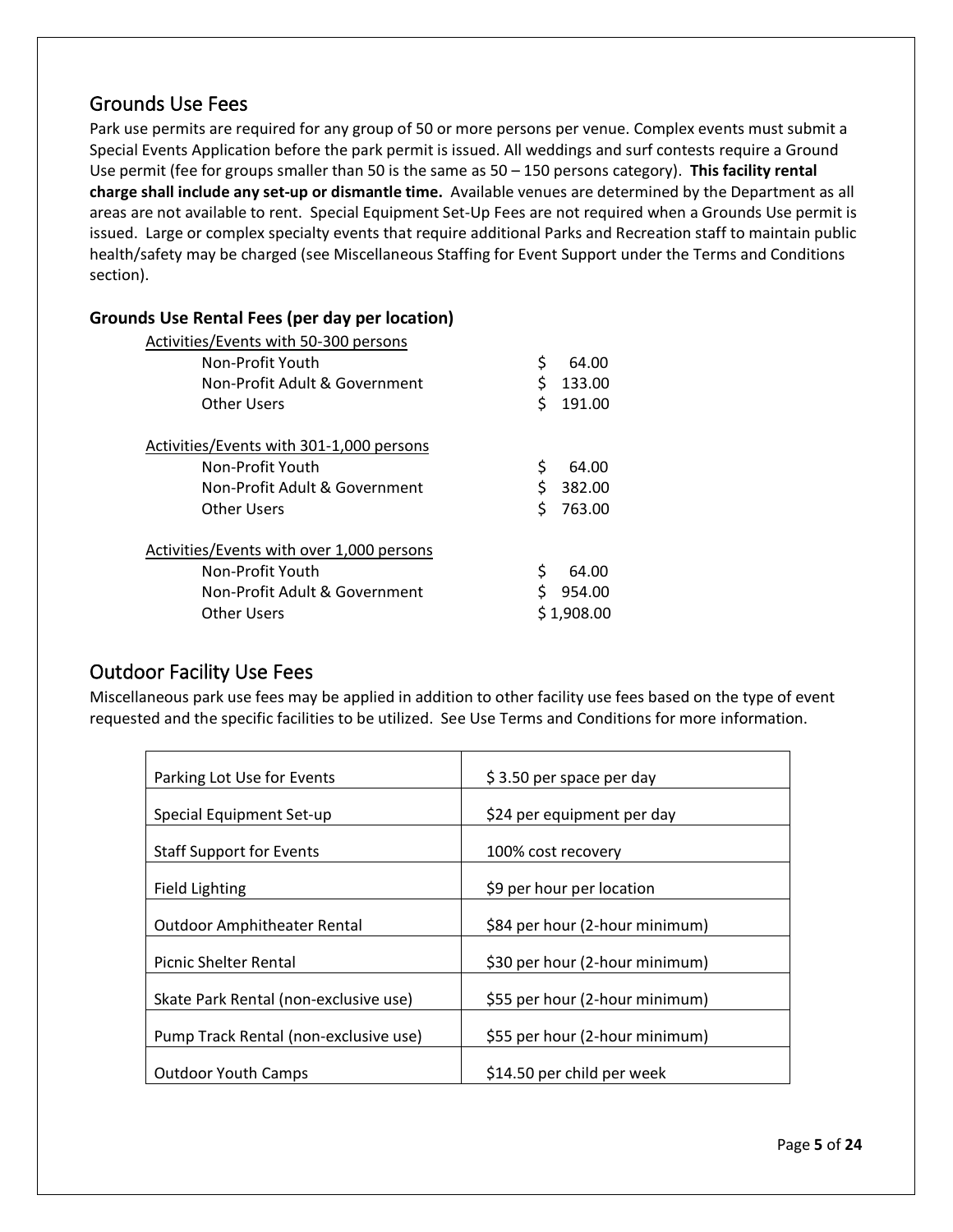## <span id="page-5-0"></span>**Regional Parks Special Use Fees**

These are activities are unique to Balboa Park, Mission Bay Park, and Shoreline Parks.

| Art Mart Exhibit                                      | \$17 per Exhibitor per year   |  |
|-------------------------------------------------------|-------------------------------|--|
| Pedi-Cab Permit                                       | \$48 per month                |  |
| Special Event Pedi-Cab Permit                         | \$48 per day                  |  |
| Unattended Exhibit Display                            | \$24 per space per event      |  |
| Annual Beach Bar Rental (Long-term Boat Beaching)     | \$171 per location per year   |  |
| <b>Mooring Rental</b>                                 | \$808 per mooring per year    |  |
| Mooring Installation or Relocation Fee                | \$488 per request             |  |
| Instructional Camps in Beach and Bay                  | \$37 per quarter per location |  |
| Additional Hours of Operation for Balboa Park Tram    | \$90 per hour                 |  |
| Fee to Operate Special Shuttle Service in Balboa Park | \$125 per hour                |  |

<span id="page-5-1"></span>**First Amendment Sellers Permits** (fees established by City Council action in 1991)

Non-profit organizations exercising free speech rights to sell goods or merchandise containing a statement or message intertwined with the purpose of the organization. Applicants must have a non-profit letter on file and merchandise approved by a District Manager.

| \$5.00 per day per location    |
|--------------------------------|
| \$20.00 per week per location  |
| \$50.00 per month per location |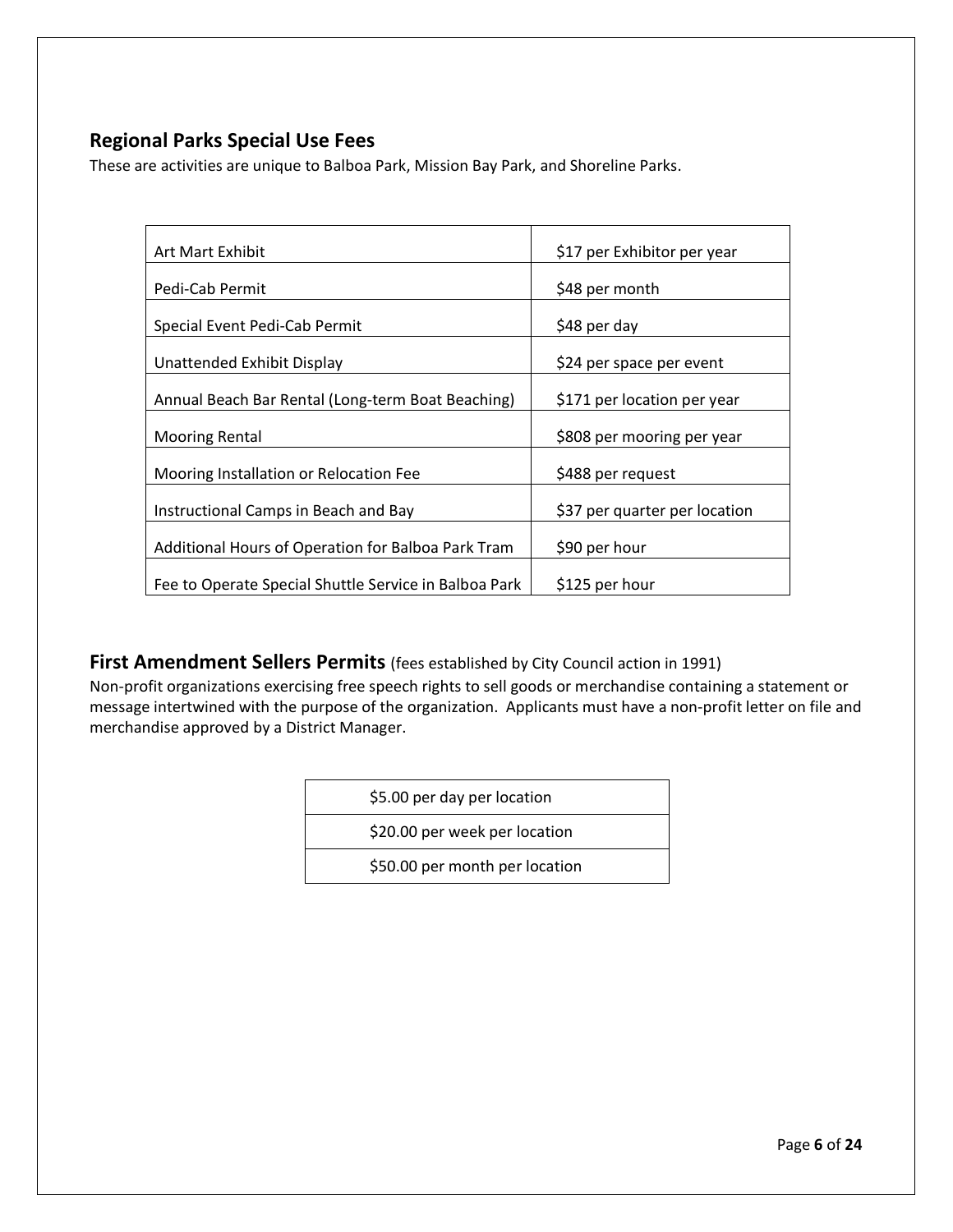## <span id="page-6-0"></span>**FACILITY USE BY ATHLETIC ORGANIZATIONS**

Leagues operating outside of the City of San Diego do not qualify for Sports League rates. Leagues that hold special events such as tournaments and sports clinics must pay hourly rates. Adult user groups may qualify for a 40% discount upon meeting the requirements for Adult Senior/Disabilities teams. Youth leagues operating after 6:00 p.m. must pay the hourly field lighting fee when lights are needed. All users will pay the Recreation Center Fund Fee or the Opportunity Fund Fee as designated under General and Commercial Use of Parks (page 4).

## <span id="page-6-1"></span>Sports Leagues Operating within the City of San Diego

| Fee Description (In-season League Play)                    | Youth $(1)$ | <b>Adult</b> |
|------------------------------------------------------------|-------------|--------------|
| Field Use - Per Team (unlit)                               | \$26.00     | \$111.00     |
| Lighted Field Use - Per Adult Team                         |             | \$138.00     |
| Gym Court Use - Per Team                                   | \$26.00     | \$111.00     |
| Outdoor Court Use - Per Team                               | \$15.00     | \$83.00      |
| Indoor/Outdoor Half-court Rental (badminton, table tennis, |             |              |
| pickleball, etc.) - Per Team                               | \$5.00      | \$10.00      |

## <span id="page-6-2"></span>Hourly Rental Rates for Sports Programs

| <b>Fee Description</b>                                     | Youth (1) | <b>Adult</b> |
|------------------------------------------------------------|-----------|--------------|
| <b>Field Rental</b>                                        | \$11.25   | \$26.00      |
| <b>Field Lighting Fee</b>                                  | \$9.00    | \$9.00       |
| <b>Gym Full-court Rental</b>                               | \$19.50   | \$25.00      |
| <b>Outdoor Full-Court Rental</b>                           | \$10.75   | \$13.25      |
| Indoor/Outdoor Half-court Rental (badminton, table tennis, |           |              |
| pickleball, etc.)                                          | \$5.00    | \$10.00      |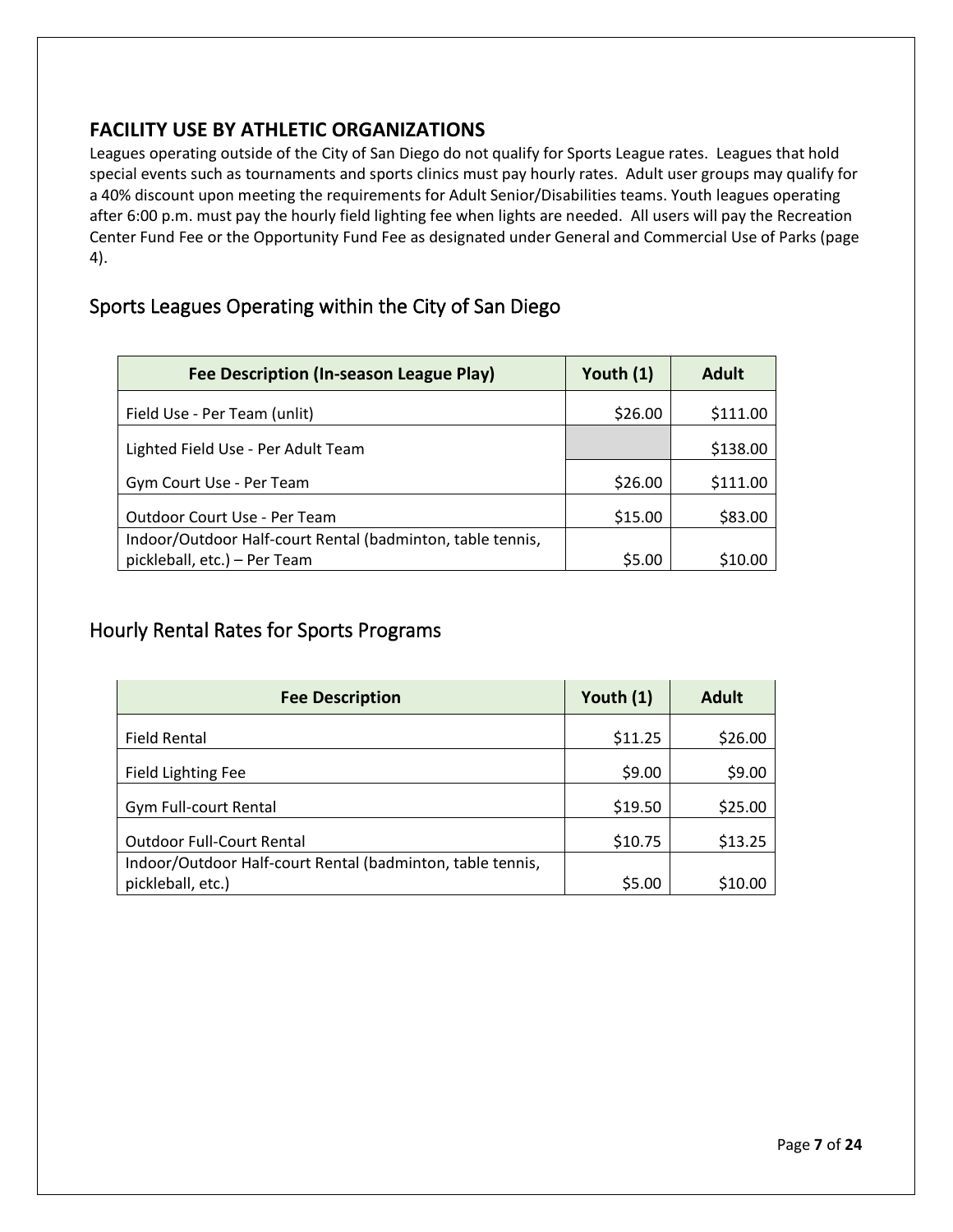## <span id="page-7-0"></span>**AQUATICS PROGRAMS AND RENTALS**

For more information, see the City Pools Terms and Conditions section and visit the Parks and Recreation web page for pool rules and regulations, [https://www.sandiego.gov/pools/rules-regulations.](https://www.sandiego.gov/pools/rules-regulations)

# <span id="page-7-1"></span>Aquatics Classes and Programs

| Swimming Lessons (per hour per participant)         |       |  |  |
|-----------------------------------------------------|-------|--|--|
| Large Group (6 or more participants)                | \$12  |  |  |
| Small Group (4-5 participants)                      | \$18  |  |  |
| Semi-Private (2-3 participants)                     | \$67  |  |  |
| Private (1 participant)                             | \$80  |  |  |
| <b>Water Fitness Classes</b>                        |       |  |  |
| Per Hour                                            | \$4   |  |  |
| 10-Use Pass (10 hours)                              | \$33  |  |  |
| <b>Youth Swim and Youth Water Polo Teams</b>        |       |  |  |
| Per Participant - per month (3 hours/week)          | \$28  |  |  |
| Per Participant - per month (5 hours/week)          | \$39  |  |  |
| <b>American Red Cross Course (per Course)</b>       |       |  |  |
| <b>Lifeguard Training</b>                           | \$211 |  |  |
| <b>Water Safety Instructor</b>                      | \$172 |  |  |
| <b>Emergency Response</b>                           | \$222 |  |  |
| First Aid for Public Safety Personnel (Title<br>22) | \$89  |  |  |
| <b>CPR</b> for the Professional                     | \$44  |  |  |

## <span id="page-7-2"></span>Swimming Pool Entrance Fees

| <b>Pool Passes</b> | <b>Children, Seniors, and</b><br><b>Persons with Disabilities</b><br>(under 16, over 62) | <b>Adults</b> |
|--------------------|------------------------------------------------------------------------------------------|---------------|
| One-Time Pass      | \$2.00                                                                                   | \$4.00        |
| 10 Swim Pass*      | \$15.00                                                                                  | \$30.00       |
| 30 Swim Pass*      | \$40.00                                                                                  | \$80.00       |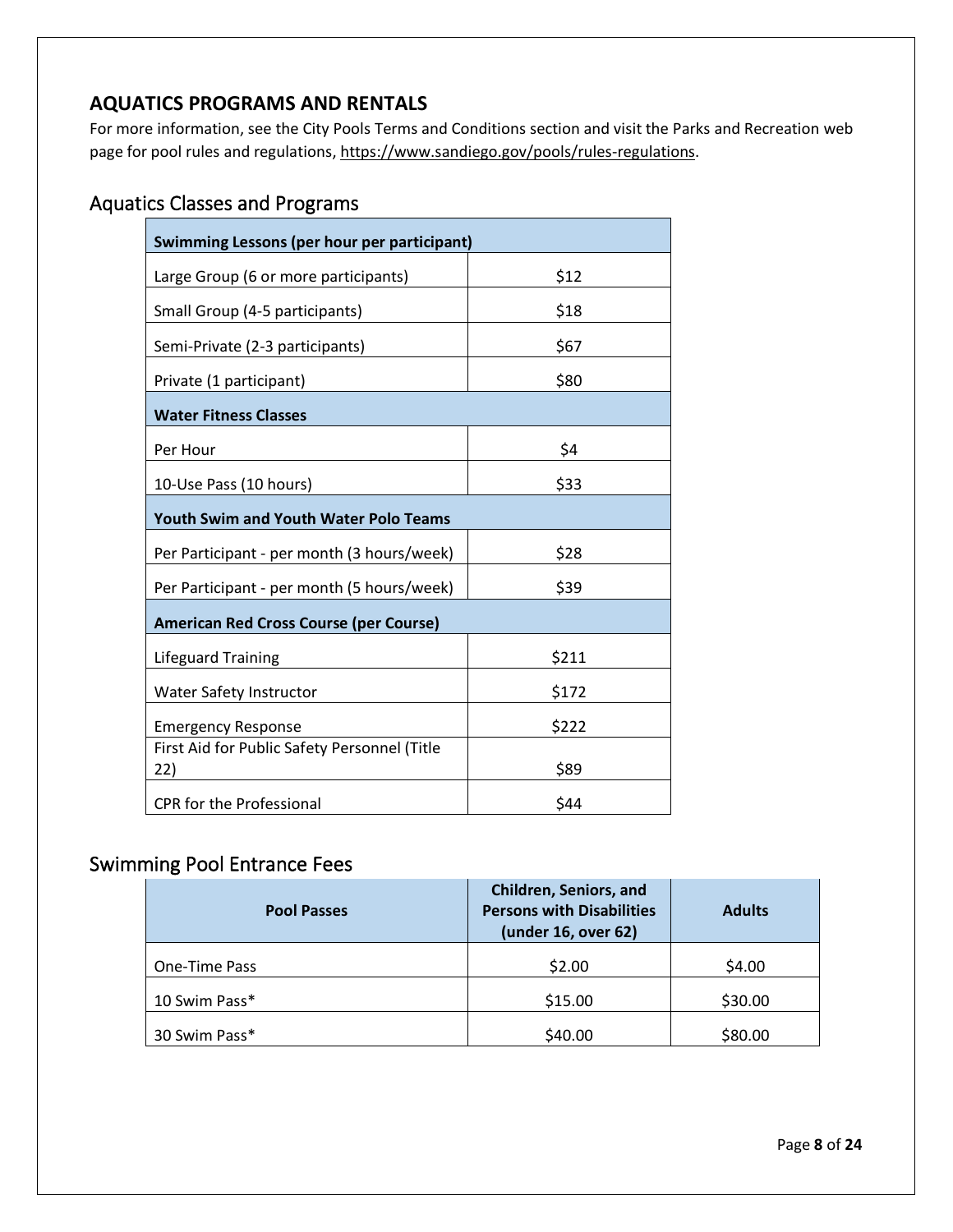## <span id="page-8-0"></span>Swimming Pool Rentals

| <b>Hourly Rental</b>                   | <b>Exclusive Use</b> | <b>Non-Exclusive</b> |
|----------------------------------------|----------------------|----------------------|
| Hourly Rental (2-hour minimum)         | \$234.00             | \$66.00              |
| Hourly Rental Public School and Public |                      |                      |
| Colleges                               | \$55.00              | \$50.00              |
| Hour Rental Inclusionary Programs*     |                      | \$44.00              |
| Hourly Rental Youth Aquatics Teams     | \$55.00              | \$50.00              |
| Pool Guard per hour (actual cost)      | \$26.00              | \$26.00              |

\*Inclusionary Programs require a minimum of 75% participation by persons w/disabilities.

## <span id="page-8-1"></span>RECREATION PROGRAMS

The City of San Diego has 58 Recreation Centers, 13 Pools, 7 Skate Parks and many other recreational facilities that serve both residents and visitors of all ages, abilities and income levels. For details visit [https://www.sandiego.gov/parks-and-recreation.](https://www.sandiego.gov/parks-and-recreation)

| <b>Program Fees</b>                         |                                                                   |
|---------------------------------------------|-------------------------------------------------------------------|
| City Civic Dance Programs                   | \$41 per student per session                                      |
| Department-run Recreation Programs (1)      | Varies (direct non-personnel costs only)                          |
| Contractual City Recreation Programs (1)    | Vendor contract service rate + 15% +<br>Program Surcharge (below) |
| Program Surcharge City Contractual Programs | \$2.75 per student per meeting                                    |
| Non-City Indoor/Outdoor Youth Camps (2)     | \$14.50 per child per week                                        |

- (1) Funds collected for these programs are allocated to the respective Recreation Center Fund that supports the recreation programs in that area. Department-run program fees are based on the direct cost (for each program) to provide supplies/equipment not budgeted in the General Fund.
- (2) This park/building use fee is paid by commercial and non-commercial businesses/agencies operating day camps in City parks or buildings. Youth Camp rates are based on a minimum of 3 days per week with at least 3 hours per day and a maximum of 5 days per week with a maximum of 11 hours per day.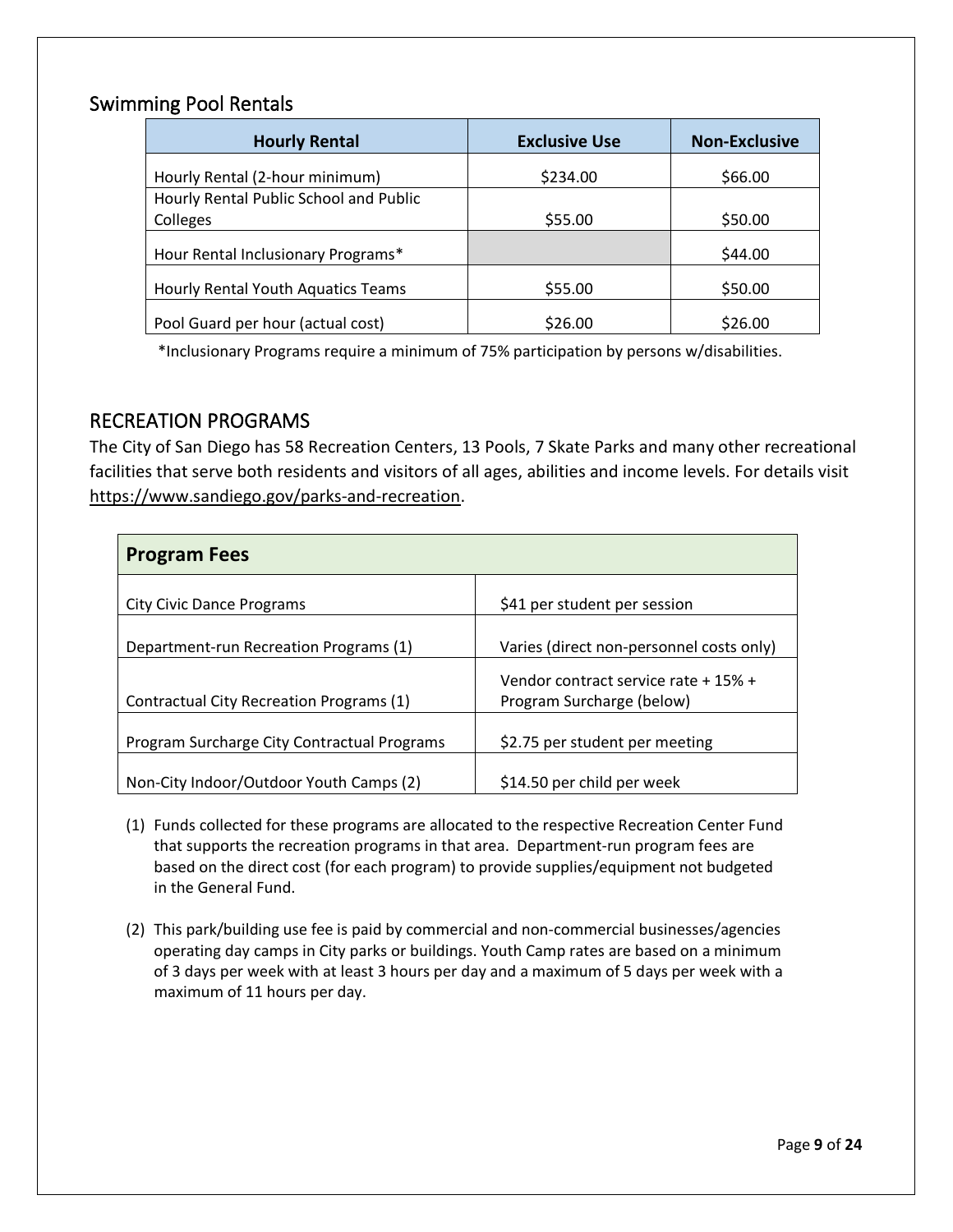# <span id="page-9-0"></span>BUILDING AND FACILITY RENTAL

No fees are required for kitchen use if used in conjunction with other rooms at the following centers: Adams, Azalea, Cadman, City Heights, Penn Athletic, Silver Wing, Stockton, Tecolote and Willie Henderson. Protective coverings must be used when gymnasiums are rented for non-athletic events. Not all gymnasiums are available for non-athletic rentals. For indoor day camps, see the Recreation Programs section.

|                                         | Non-Profit, | Non-              |                   |
|-----------------------------------------|-------------|-------------------|-------------------|
| <b>Hourly Rental Rates</b>              | Government  | <b>Commercial</b> | <b>Commercial</b> |
|                                         |             |                   |                   |
| Meeting Room/Activity Room              | \$6.00      | \$55.00           | \$83.00           |
|                                         |             |                   |                   |
| Auditorium/Gymnasium (non-athletic use) | \$22.00     | \$104.00          | \$156.00          |
|                                         |             |                   |                   |
| Kitchen                                 | \$6.00      | \$27.00           | \$40.00           |
|                                         |             |                   |                   |
| <b>Additional Operating Hours</b>       | \$50.00     | \$50.00           | \$50.00           |
|                                         |             |                   |                   |
| Non-Hours of Operation                  | \$26.00     | \$26.00           | \$26.00           |

# <span id="page-9-1"></span>Recreation Centers and Buildings Outside of Balboa Park

## <span id="page-9-2"></span>Balboa Park Buildings

|                                                                                        |                   | Non-              |                   |  |  |  |  |  |  |  |
|----------------------------------------------------------------------------------------|-------------------|-------------------|-------------------|--|--|--|--|--|--|--|
| <b>Hourly Rental Rates</b>                                                             | <b>Non-Profit</b> | <b>Commercial</b> | <b>Commercial</b> |  |  |  |  |  |  |  |
| Balboa Park Activity Center and Municipal Gymnasium (per hour per court per activity)* |                   |                   |                   |  |  |  |  |  |  |  |
| \$11.00<br>\$21.00<br>Balboa Park Activity Center - Athletic                           |                   |                   |                   |  |  |  |  |  |  |  |
| Balboa Park Activity Center Non-Athletic                                               | \$122.00          | \$244.00          | \$366.00          |  |  |  |  |  |  |  |
| Municipal Gymnasium - Athletic                                                         | \$38.00           | \$75.00           | \$113.00          |  |  |  |  |  |  |  |
| Municipal Gymnasium - Non-Athletic                                                     | \$122.00          | \$244.00          | \$366.00          |  |  |  |  |  |  |  |
| * For League Athletic Use - See athletic fees for gymnasiums                           |                   |                   |                   |  |  |  |  |  |  |  |
| <b>Balboa Park Club (3-hour minimum)</b>                                               |                   |                   |                   |  |  |  |  |  |  |  |
| Ballroom                                                                               | \$155.00          | \$310.00          | \$465.00          |  |  |  |  |  |  |  |
| Kitchen                                                                                | \$23.00           | \$47.00           | \$70.00           |  |  |  |  |  |  |  |
| Santa Fe Room                                                                          | \$41.00           | \$82.00           | \$123.00          |  |  |  |  |  |  |  |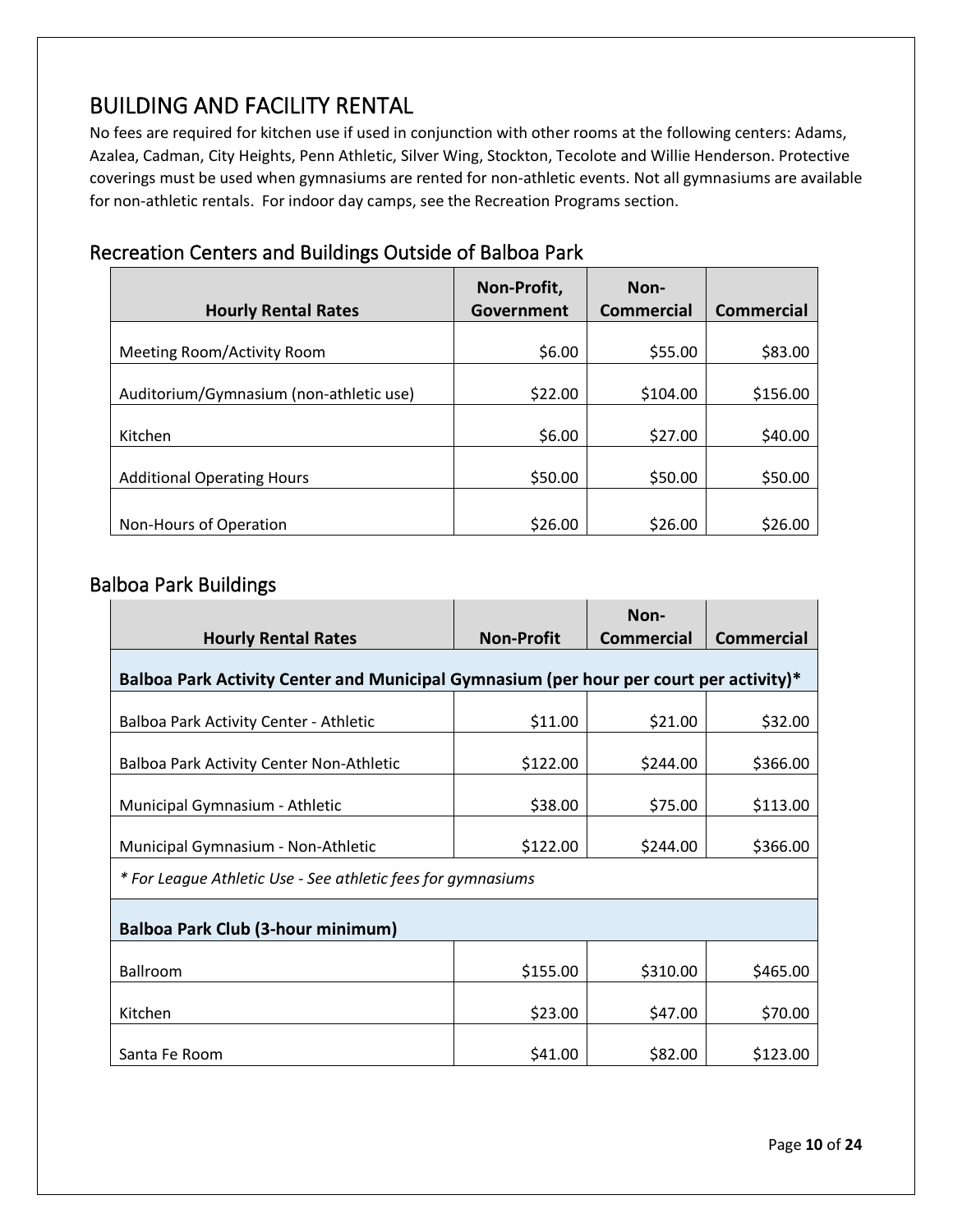|                                                  |                   | Non-              |                   |  |
|--------------------------------------------------|-------------------|-------------------|-------------------|--|
| <b>Hourly Rental Rates</b>                       | <b>Non-Profit</b> | <b>Commercial</b> | <b>Commercial</b> |  |
| Casa Del Prado (3-hour minimum)                  |                   |                   |                   |  |
| Room 101 Majorca, Room 207 Saragossa,            |                   |                   |                   |  |
| Dance Studios 201, 202, & 206                    | \$82.00           | \$164.00          | \$246.00          |  |
| Room 102 Granada, Room 103 Barcelona,            |                   |                   |                   |  |
| Room 204 Valencia, Room 205 Madrid, Dance        |                   |                   |                   |  |
| Studio 203                                       | \$35.00           | \$71.00           | \$106.00          |  |
| Patio A (Ceremonies Only)                        | \$44.00           | \$89.00           | \$133.00          |  |
| Patio B                                          | \$66.00           | \$133.00          | \$199.00          |  |
| <b>War Memorial Building (3-hour minimum)</b>    |                   |                   |                   |  |
| Meeting Rooms 2 & 3                              | \$35.00           | \$71.00           | \$106.00          |  |
| Auditorium                                       | \$122.00          | \$244.00          | \$366.00          |  |
| <b>Recital Hall (3-hour minimum)</b>             |                   |                   |                   |  |
|                                                  |                   |                   |                   |  |
| <b>Recital Hall</b>                              | \$122.00          | \$244.00          | \$366.00          |  |
| <b>Spreckels Organ Pavilion (3-hour minimum)</b> |                   |                   |                   |  |
| Organ Pavilion - Exterior                        | \$139.00          | \$277.00          | \$416.00          |  |
| Organ Pavilion - Interior                        | \$86.00           | \$86.00           | \$86.00           |  |

Facility rentals outside of normal hours of operation must pay overtime costs for two Custodians for each hour. Fees will be charged in full hour increments. Pre-approval is required

## <span id="page-10-0"></span>CAMPGROUND USE

For events/services not related to campgrounds, see the relevant section of the Parks & Recreation Fee Schedule.

| Chollas Lake Overnight Youth Camp | \$66 per night  |
|-----------------------------------|-----------------|
| Fiesta Island Youth Camp          | \$66 per 3 days |
| Kumeyaay Campground (per night)   | \$22 per night  |
| Kumeyaay Campground Extra Vehicle | \$4 per vehicle |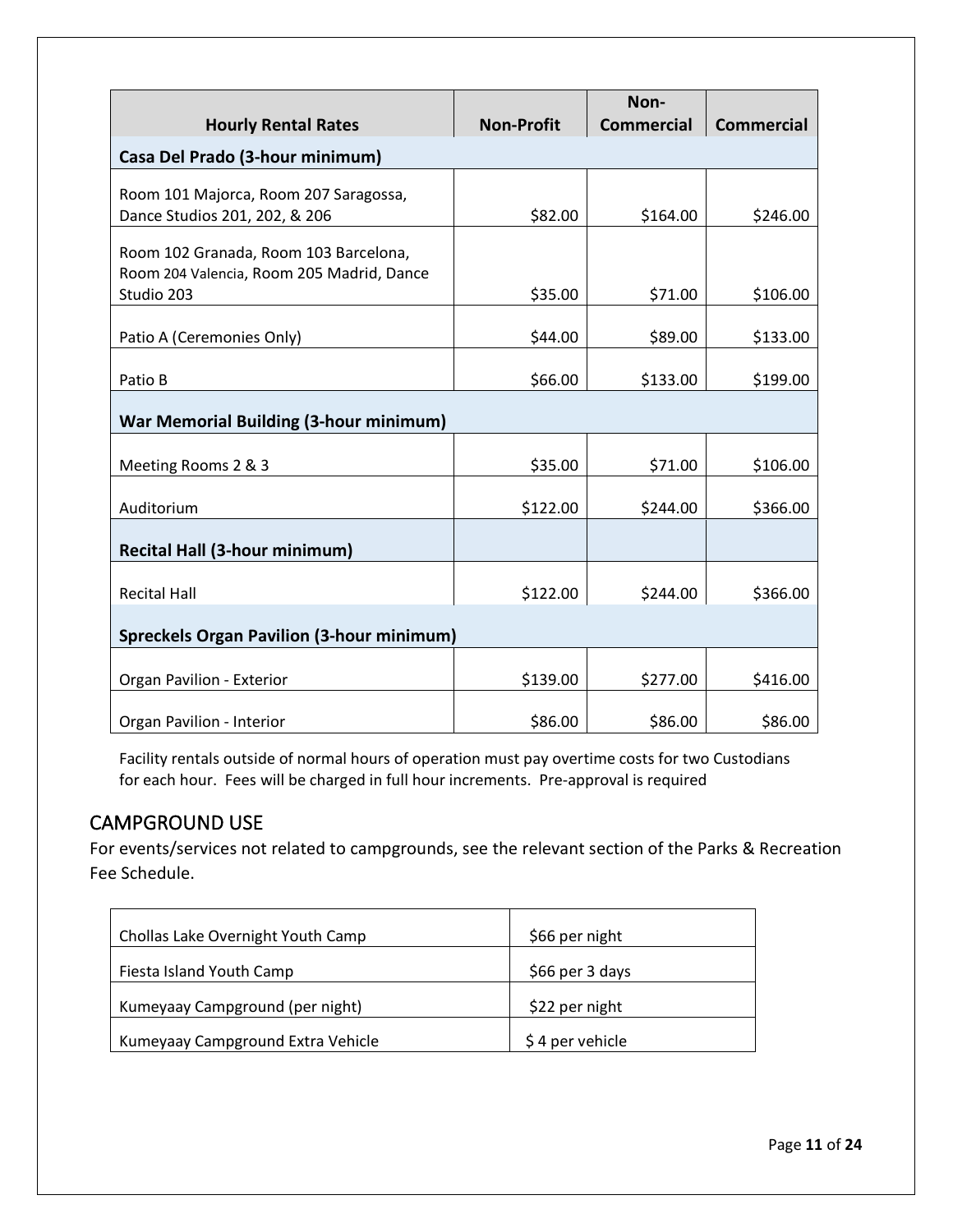# <span id="page-11-0"></span>MOUNT HOPE CEMETERY

For events/services not related to interments, see the relevant section of the Parks & Recreation Fee Schedule.

| <b>Cemetery Lots</b> | <b>Non-Resident</b> | <b>Resident</b> | Low Income<br><b>Resident</b> |
|----------------------|---------------------|-----------------|-------------------------------|
| <b>Adult Lot</b>     | \$3,970             | \$2,985         | \$1,347                       |
| Cremains Lot         | \$747               | \$562           | \$253.50                      |
| Child Lot            | \$486               | \$366           | \$165                         |
| Infant Lot           | \$248               | \$187           | \$85                          |

| <b>Burial Services</b>                        |       |
|-----------------------------------------------|-------|
| Adult Liner Handling/Installation*            | \$274 |
| Oversize Adult Liner Handling/Installation*   | \$514 |
| Adult Top-Seal Vault Handling/Installation    | \$274 |
| Oversize Top-Seal Vault Handling/Installation | \$549 |
| Double Depth Crypt Handling/Installation      | \$549 |
| Urn Vault Handling/Installation               | \$57  |
| Infant Box Handling/Installation              | \$137 |
| Child Box Handling/Installation               | \$274 |
| Temporary Marker Handling/Installation        | \$57  |
| Adult Lot Opening & Closing*                  | \$486 |
| Double Depth Lot Opening & Closing*           | \$600 |
| Cremation Lot Opening & Closing*              | \$240 |
| Child Lot Opening & Closing*                  | \$366 |
| Infant Lot Opening & Closing*                 | \$240 |
| Marker Installation (flat)                    | \$286 |
| Re-Set Marker (Like size)                     | \$57  |
| Re-Set Marker (Unlike size)                   | \$103 |
| Vase Installation                             | \$86  |
| Monument Base Installation                    | \$286 |
| <b>Monument Border Installation</b>           | \$200 |

Page **12** of **24**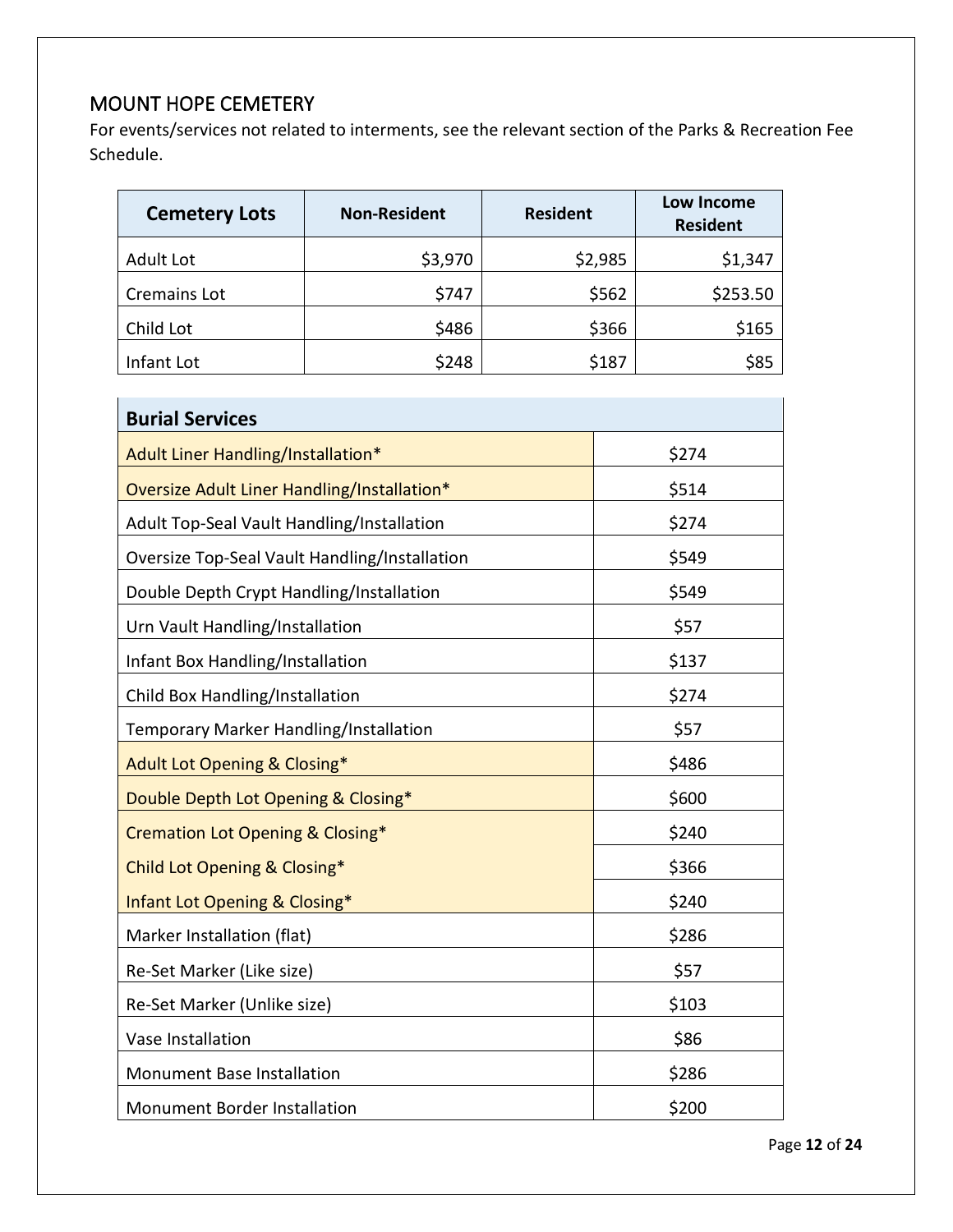| <b>Additional Fees for Overtime/Weekend Services</b> |                      |
|------------------------------------------------------|----------------------|
| Overtime Due to Delays (Weekday, 1-hour increments)  | 100% Cost Recovery** |
| Weekend Adult/Child Burial Exceeding 2 Hours         | \$573                |
| Weekend Infant Burial Exceeding 2 Hours              | \$286                |
| Weekend Cremation Exceeding 2 Hours                  | \$286                |
| Disinterment (Adult)                                 | \$908                |
| Disinterment Double Depth in "A" Placement           | \$1,429              |
| Disinterment (Child)                                 | \$712                |
| Disinterment (Infant)                                | \$516                |
| Disinterment (Cremains)                              | \$516                |
| Canopy                                               | \$130                |

\*See Low Income Fee Assistance under Mont Hope Terms and Special Conditions.

\*\*100% cost recovery is based on the loaded labor cost for each employee classification (Step C) and the total number of hours per employee.

| <b>Burial Materials</b>              |          |
|--------------------------------------|----------|
| Adult Liner*                         | \$145.00 |
| Oversize Adult Liner*                | \$320.00 |
| <b>Adult Top-Seal Vault</b>          | \$195.00 |
| Oversize Top-Seal Vault              | \$459.00 |
| Double Depth Crypt                   | \$417.00 |
| Infant Box                           | \$146.00 |
| Child Box                            | \$158.00 |
| <b>Temporary Marker</b>              | \$5.30   |
| Urn Vault (Cremains burial)          | \$62.15  |
| <b>Galvanized Flower Vase</b>        | \$11.50  |
| <b>Ground Trion Flower Vase</b>      | \$25.25  |
| <b>Monument Flower Trion</b>         | \$32.50  |
| <b>Galvanized Flower Vase Insert</b> | \$9.65   |
| <b>Trion Flower Vase Insert</b>      | \$16.05  |
| <b>Monument Trion Insert</b>         | \$19.00  |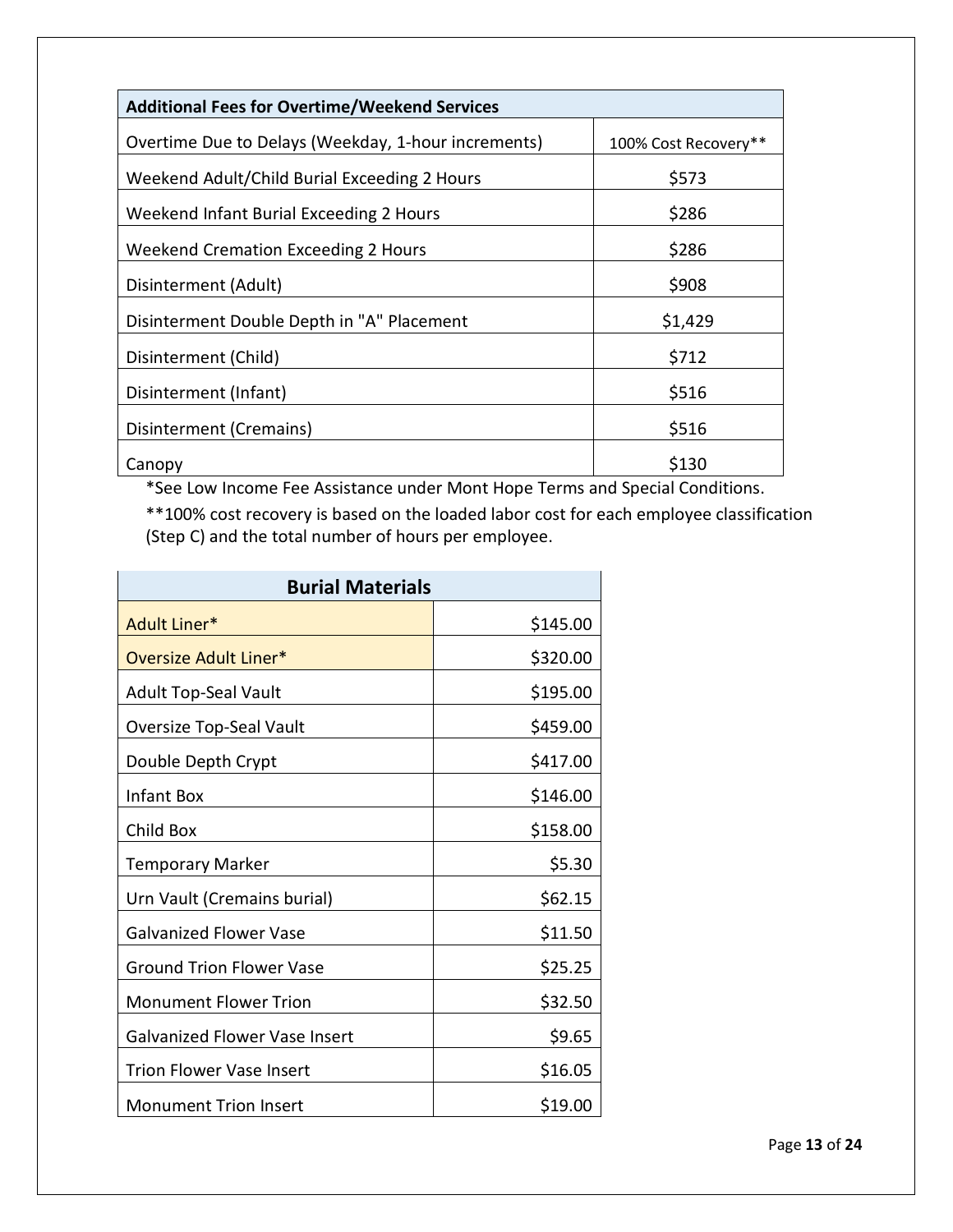## <span id="page-13-0"></span>Mount Hope Cemetery Terms and Conditions

#### **Definitions**

Child: One year to 10 years old.

Double Depth Graves – These grave sites can contain up to two full body burials. "A" is located on the bottom and "B" is located on the top of the grave.

Handling Fees for Burial Containers: Lowering the casket with a lowering device into the exposed gravesite and placing the vault at the bottom of the gravesite.

Infant: One day to 12 months old.

Green Burials (Slab): Burial option where preference is that no sealed containers (e.g., casket, pine box, etc.) are to be used.

Opening and Closing: Removing the soil from the ground, digging the grave and replacing the soil for a grave site.

Oversize: Any burial that requires a size 6 vault or larger as defined by the National Funeral Association standards (most current version).

Resident: City of San Diego residency for the decedent.

#### **Low Income Fee Assistance**

Certain fees (Lot and Perpetual Care; Opening/Closing of Grave; and, Grave Liner and Liner Handling Fees (Bell) for City Residents are reduced for individuals whose gross income in the past twelve months falls within the Lower Living Standard Income Level and have a maximum of \$2,380 in value of personal property.

The Lower Living Standard Income Level (LLSIL) is published annually by the US Department of Labor at [https://www.dol.gov/agencies/eta/llsil.](https://www.dol.gov/agencies/eta/llsil)

Completion of a fee waiver form is required. A copy of the applicant's current Internal Revenue Service (IRS) tax return shall be used to verify income. A Social Security Award-Benefit letter or a Social Security Proof on Income letter may also be used for verification of income.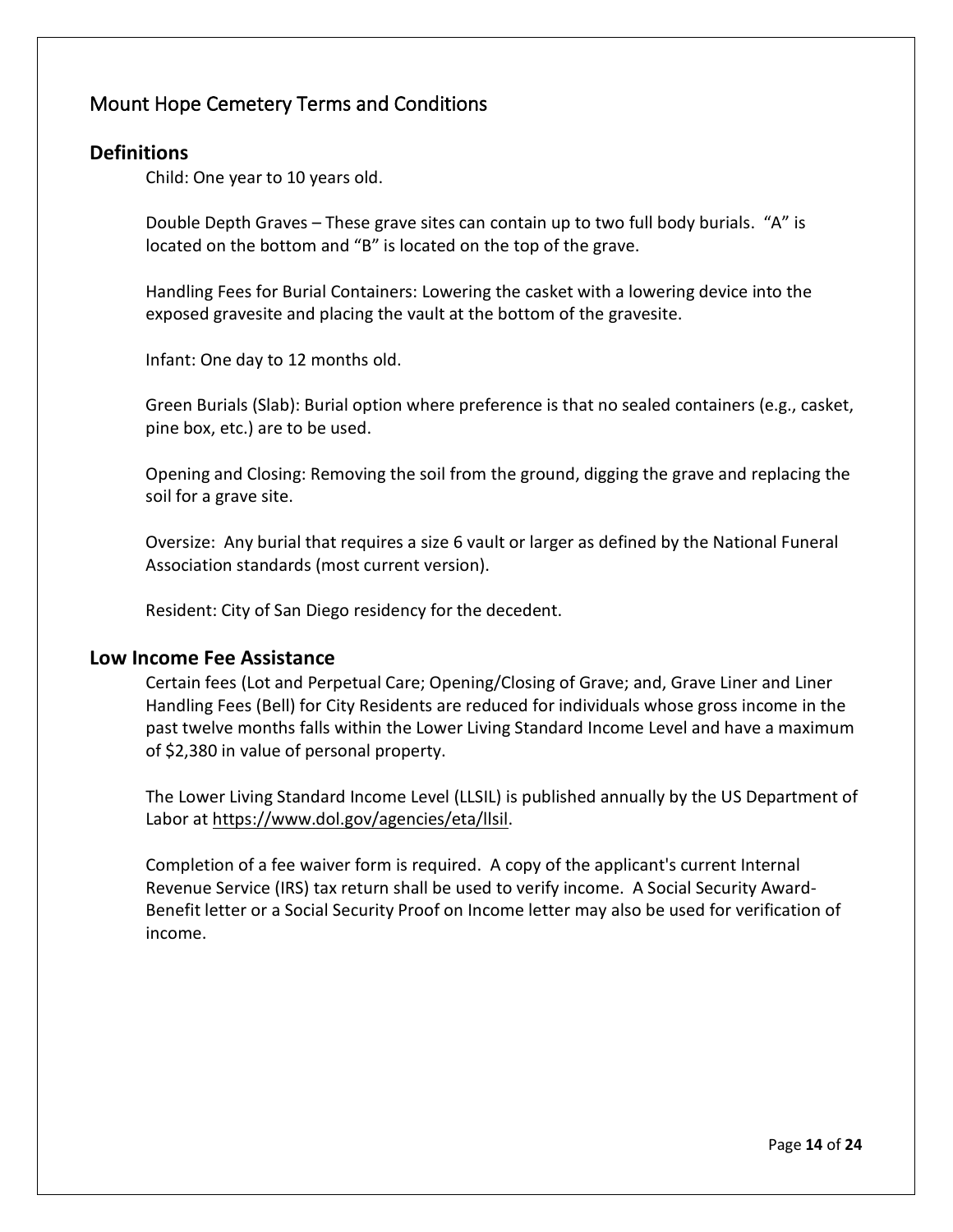# <span id="page-14-0"></span>PARKS, POOLS, AND PROGRAMS TERMS AND CONDITIONS

## <span id="page-14-1"></span>Park Use

#### Additional Operating Hours for Recreation Centers

Entities or individuals may purchase additional operating hours for a recreation center. When a specific location is not identified by the donor, the Parks and Recreation Director will determine the location and time for the additional operating hours.

#### Beach Bar and Mooring Rentals

Rental use permits are issued for a period of one calendar year beginning March 1st. Fees are nontransferable and non-refundable and cannot be prorated. Beach Bars (long-term boat beaching) are generally limited to vessels that are fourteen (14) feet or less in length and eight (8) feet wide. Some locations permit vessel up to seventeen (17) feet. Mooring rentals are limited to vessels twenty-five (25) feet (or less) in length. The physical buoy and tackle are the property of the permit holder.

#### Commercial and Non-profit Use of City Park Facilities

All commercial and non-profit entities that charge participants for their service must submit a permit application and pay the Opportunity Fund Fee and any additional applicable park use fee. This includes, but is not limited to, outdoor fitness classes, personal trainers, tour guides, sports groups, trail guides, rock climbing and dog classes, practices, and shows. Per City Charter all uses must be park and recreation based activities.

#### Dance Instruction

In addition to dance class fees, fees for costumes may be collected after the start of classes and will not exceed 100% cost recovery. Fees for dance day camps and workshops are determined by staffing requirements and will not exceed 100% cost recovery.

#### Day Camp Fees

City day camp fees may be prorated only if a formal drop-in program exists (i.e., participants are not required to sign up for a session and can attend daily). Fees cannot be prorated for partial attendance of a session if daily drop-ins are not permitted.

Commercial and non-commercial businesses/agencies operating day camps in City parks or buildings must pay the Indoor/Outdoor Youth Camp rate (\$14.50 per child per week) when running camps a minimum of 3 days per week with at least 3 hours per day and a maximum of 5 days per week with a maximum of 11 hours per day.

#### Discounts for Organizations/Groups serving Seniors or Persons with Disabilities

A group discount rate of 40% may be applied to certain activities when the group has over 75% participants with a disability or seniors. Senior participants must be 62 years of age or older. Groups must provide documentation that is acceptable to the Center Director/Permit Center or Park Manager to receive the discount. This discount is applied for City of San Diego residents only.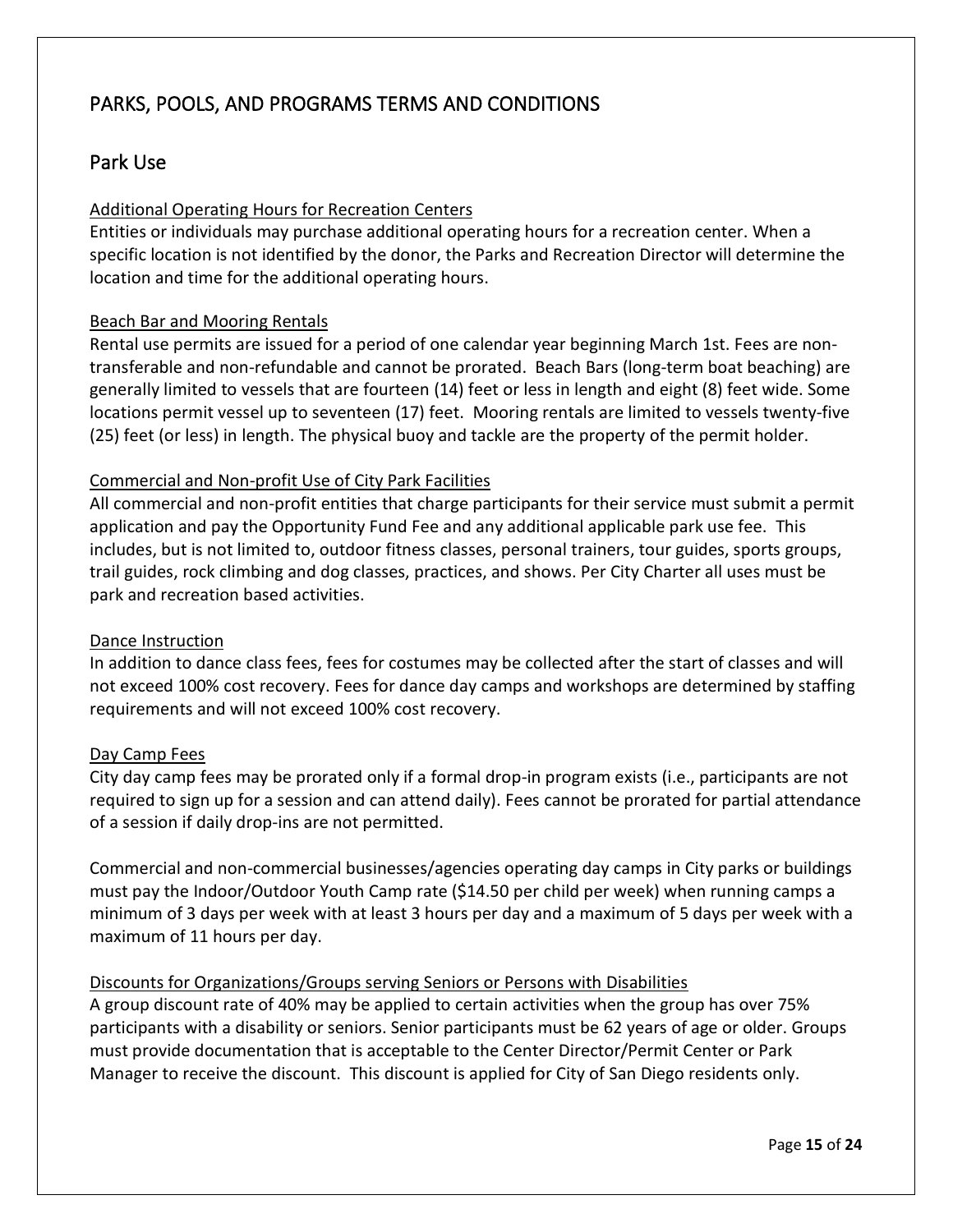Activities eligible for discounts include sports leagues, athletic field rentals, recreation building room and gym rentals, including Balboa Activity Center and Municipal Gym. Other Balboa Park buildings are excluded. Discounts are not applicable for Additional Operating Hours or Non-hours of Operation.

#### Dog Classes, Practices, and Shows

Organizers must submit a permit application and pay the Opportunity Fund Fee. Shows and/or tournaments of 50 or more persons must also pay the Ground Use Fee. Insurance is required and not all areas are available for use. Cleaning and/or a security deposit may be required.

#### Government Use of Facilities

The Parks and Recreation Director may reduce or waive fees for the use of indoor facilities by other government agencies and public-school districts (non-athletic events) for official government business. Only one waiver or reduction is granted per agency or school district per fiscal year. Requests for waivers or discounts must be submitted in writing no later than fifteen 15 working days before facility use.

#### Ground Use Permits

Rental use permits are required for any group of 50 or more persons per venue. Notwithstanding the foregoing, weddings and surf contests require a Ground Use permit regardless of the number of persons (fee for groups smaller than 50 is the same as 50 - 150 person category). Rental shall include any set-up or dismantle time. Venues are determined by the Department. Not all areas are available for rental. Any additional staff needed, as determined by Parks and Recreation, may be charged for large or specialty events. Complex events must submit a Special Events Application before the park permit is issued.

Runs/walks are charged the Ground Use Fee if using park land as a staging area, including starting, resting or "pit" stops and ending points. If this type of event is only passing through park land, no fee is required.

Leaseholders in Mission Bay are not required to pay this fee when use is contiguous to their leasehold and the City is to receive a percentage of revenues per their lease agreement for the scheduled activity on park land.

#### Instructional Camps on Park Land in Beaches and Bay Areas

Instructional camps (e.g., learning to surf) must pay a quarterly permit application fee to operate on park land in beach and bay areas. Permit is non-refundable and cannot be prorated and will contain days/dates activity is permitted. Surf camps or other programs awarded under City Request for Proposal (RFP) process are excluded.

#### Joint Use Locations - Clarification of Charges for Public School Districts

If a public-school district that has a joint use agreement requests the use of an athletic field, outdoor court or gymnasium that is one of their joint use sites, there is no charge. A list of all existing joint use sites is included as a reference. When there is no joint use agreement the school district will pay normal fees according to this fee schedule.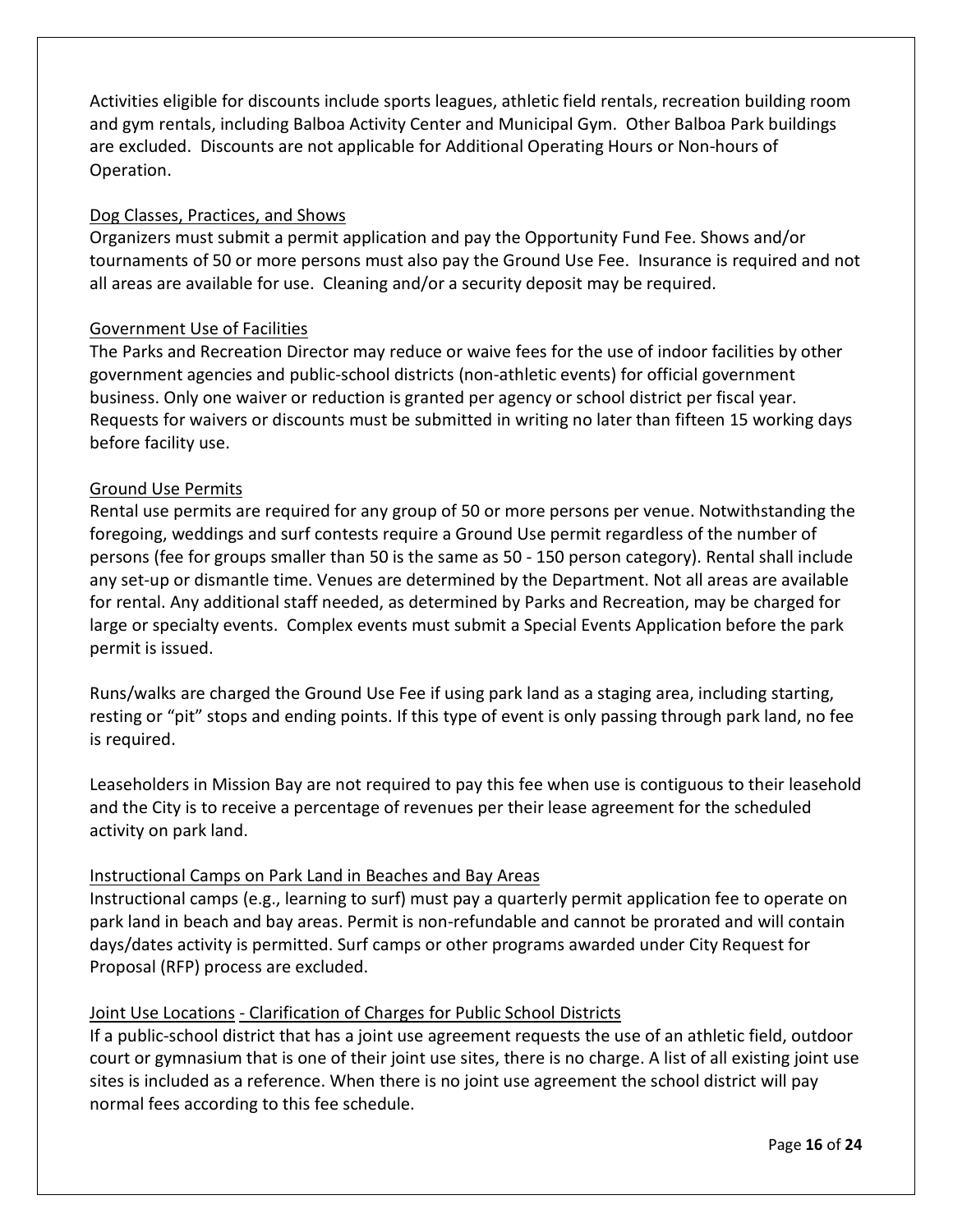#### Kumeyaay Campground

To obtain a refund, reservations must be canceled 14 days in advance. No refunds for late cancellations. A maximum of 6 persons per campsite. Anyone under 18 years of age must be accompanied by a parent or guardian. Dogs are permitted if licensed, vaccinated for rabies, and kept on a leash. One vehicle allowed per site.

#### Low Income Fee Waivers

Not all Parks and Recreation Department programs are eligible for low income fee waivers. Fees for City-conducted Parks and Recreation Department programs and the City surcharge on City of San Diego contractual programs are waived for individuals from families whose gross income in the past twelve months falls within the Lower Living Standard Income Level.

The Lower Living Standard Income Level (LLSIL) is published annually by the US Department of Labor at [https://www.dol.gov/agencies/eta/llsil.](https://www.dol.gov/agencies/eta/llsil)

Completion of a fee waiver application is required once per calendar year per family. A copy of the applicant's current Internal Revenue Service (IRS) tax return, Social Security Award-Benefit letter or a Social Security Proof of Income letter, Medi-Cal or Cal-Fresh shall be used to verify income. The application form and requirements can be found at:

https://www.sandiego.gov/sites/default/files/prfeewaiver.pdf

#### Miscellaneous Staffing for Event Support

Fees are intended to achieve 100% cost recovery to support events and protect public health and safety. Fees will be based on the hourly loaded labor cost for each employee classification (Step C) and the total number of hours per employee.

#### Non-Hours of Operation

This fee is required when facilities are reserved outside the normal hours of operation when City staff is required on site. There is a two-hour minimum charge if Non-Hours of Operation are not contiguous with normal hours. Prorating for partial hours and combining partial hours over multiple timeframes is not allowed.

Payment of Non-Hours of Operation Fee does not provide open access to an entire facility to the public. Groups or individuals that desire full public access to a recreation center will be required to pay the Additional Operating Hours for Recreation Center fee.

#### Non-Profit Organization

Refers to an organization that the Internal Revenue Service has designated as tax exempt organization under 26 U.S.C. § 501, with current status as a  $501(c)(3)$ ,  $501(c)(4)$ , or  $501(c)(6)$ charitable organization. Organizations must submit documentation to qualify for these rates.

#### Parking Lot Use for Event Venues

Fee is for the sole purpose of closing public parking spaces for use as an event venue. It is not permissible to use the fee to secure parking spaces for exclusive permitted or paid parking purposes. This daily rental must include any set-up or dismantle time. Rental period begins at 6 a.m. and is valid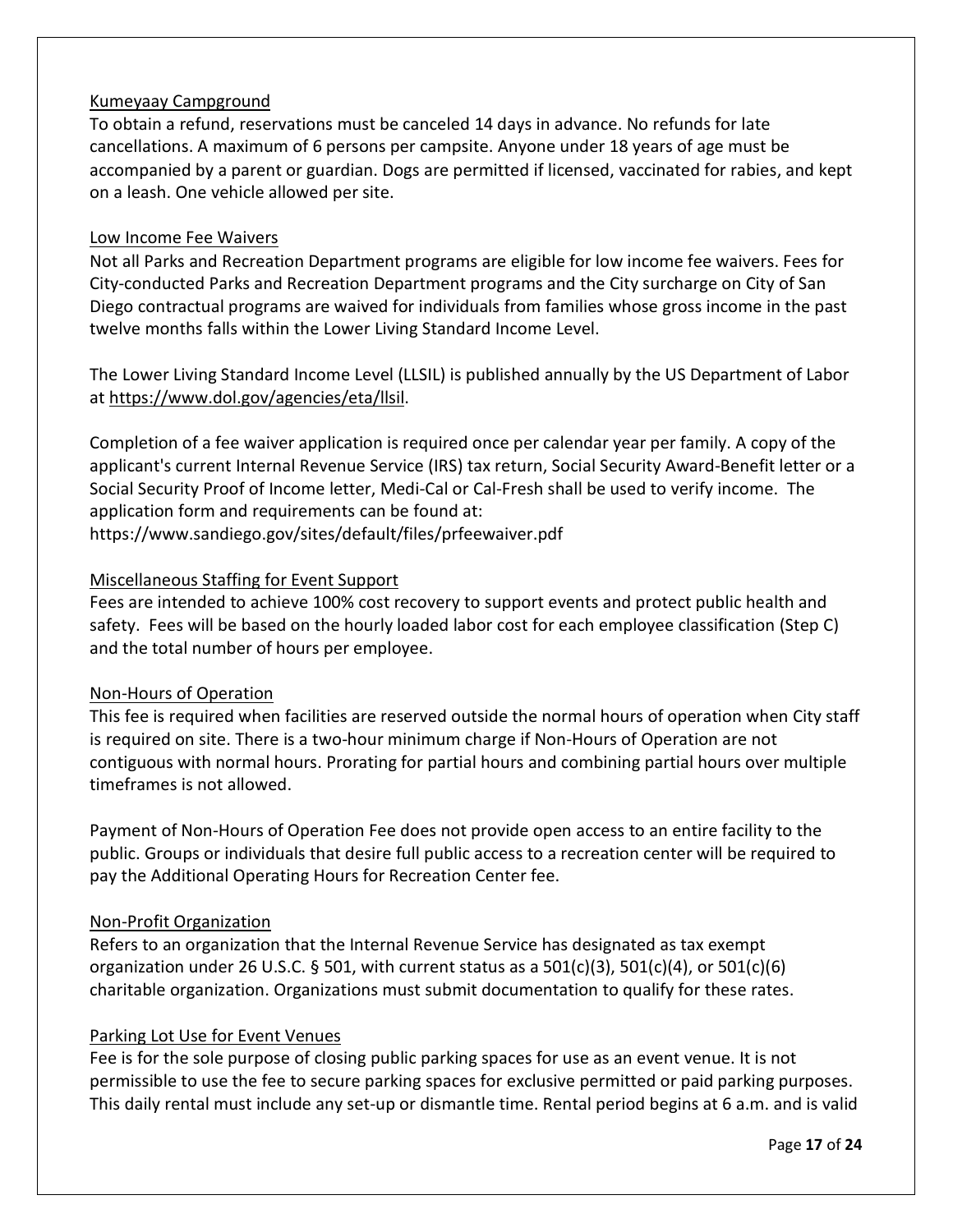for 24 hours. An additional daily rate will be charged per day for any event which exceeds the permitted period. Not all parking spaces are available for rental.

#### Pedi-Cab Permit

For complete rules and procedures for Pedi-Cabs, contact Developed Regional Parks Division at 619- 235-5900.

#### Permits

Park and building rental permits are not issued until payment is received. Some permits may require insurance, cleaning deposits and/or damage deposits. Groups may be invoiced for associated cost recoveries if deposits are not charged or sufficiently cover all damage.

#### **Prorating**

All hourly fees are rounded to the full hour. Prorating of partial hours or combining partial hours over multiple timeframes is not allowed.

#### Special Equipment Set-Up

Permittees that pay the Ground Use Fee are not charged this fee. This charge is for any special set-up by permittee to include, but not limited to canopies, tables, chairs, generators, party jumps, pony rides, portable food service equipment, portable stages (20'x20' maximum size), etc. Each item will be assessed a set-up charge.

One party jump with generator considered one set-up charge where allowed. Permittees should confirm which locations allow party jumps prior to seeking a permit. Generators for youth league pitching machines or other like equipment are excluded from this fee when used in conjunction with permitted regular season play.

There is a set-up fee for tables and chairs when the number of tables exceed three (3) tables (max. seating of 10) or the number of chairs exceed thirty (30) chairs. Activities with more than one 10'x10' canopy or canopies larger than 10'x10' will be charged a set-up fee for each canopy.

#### Sponsorship or Co-sponsorship of Events by the City

Community events officially sponsored by Parks and Recreation require direct and active involvement by Parks and Recreation staff in the planning, coordination, and actual presentation of the event. Events officially sponsored by City Council offices require direct and active involvement by the Council/Mayor and/or their staff. Community events officially sponsored by the City must be accompanied by a written confirmation from a City Council staff representative or the appropriate City department appointing authority.

## <span id="page-17-0"></span>City Pools

#### American Red Cross Courses

Course fee does not include American Red Cross support service fee, books, or other course materials. Instructions for paying the American Red Cross for these items will be provided prior to the first date of class.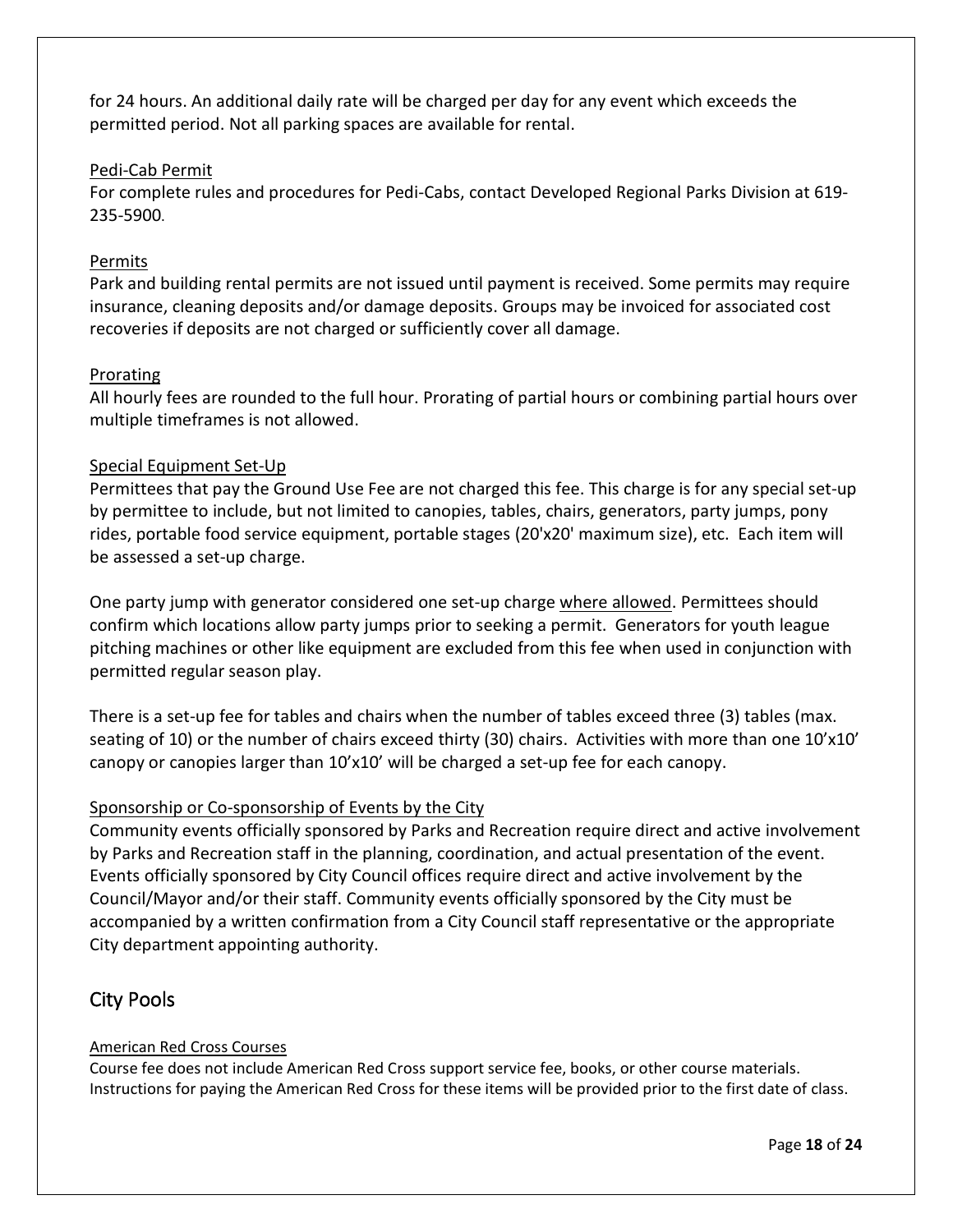#### Pool Closure Policy

For pool entrance fees, there will be no refunds granted for emergency closures due to pool contamination or inclement weather. Patrons with paid facility admission receipts who must leave a pool due to such emergency will be issued a voucher for admission that will be valid for 1 year from the date of the incident.

#### Priority Use of Pools

The following priorities for swimming pool use have been established:

- (1) Department staff conducted programs.
- (2) Public school district and public school sponsored teams or learn-to-swim programs during regular season activity.
- (3) Non-season public school district or school sponsored teams. Non-profit and private, non-commercial groups (birthday parties, etc.). Proof of non-profit status will be required.
- (4) Profit groups, commercial groups and organizations. Includes non-public agency swim clubs.

#### Swimming Pool Rentals

Activities with over 25 participants and/or other specialized activities may require additional guards as determined by Pool Manager. All permittees conducting classes or programs must be certified and provide proof of certification in the activity being conducted. Number of lanes available for non-exclusive pool rental and pool configuration is determined by the Pool Manager.

Security, cleaning deposits, and insurance may be required, and will be determined by the Pool Manager.

#### Youth Swim and Youth Water Polo Teams

Monthly rate cannot be prorated or refunded for absences. Fees reflect City-staffed teams.

#### <span id="page-18-0"></span>Athletic Programs

The City of San Diego manages athletic fields, gymnasiums and outdoor courts throughout the City to serve the recreation needs of its citizens. These facilities are used for activities conducted by the Parks and Recreation Department (Department). Other groups and organizations may schedule use of the athletic fields, gymnasiums and outdoor courts when available. The Department reserves the right to modify priority classifications and seasonal sports priorities, and to establish new priorities for other activities, at its sole discretion.

All organized activities require use fees and a permit, including athletic activities, sports games, practices, clinics, sports classes, commercial activities (including for-profit leagues), tournaments, and all school-based or organized athletics on an athletic field, gymnasium or outdoor court.

Leagues consists of a minimum of four (4) teams that participate in athletic competitions against each other at a City field or court. An organization with four (4) or more teams that practices at a City of San Diego park or court but participates in competitions exclusively at fields or courts from another jurisdiction is not considered a City league and must pay the appropriate hourly rates.

Clinics are instructional events conducted on a single non-recurring date in which the participants are primarily registered participants or affiliates of a permitted league. Examples include coaches', officials', and player development clinics. Hourly fees will apply unless the clinic is offered for free as part of a league permit. Camps cannot be offered as part of a league permit and must pay the applicable hourly rate.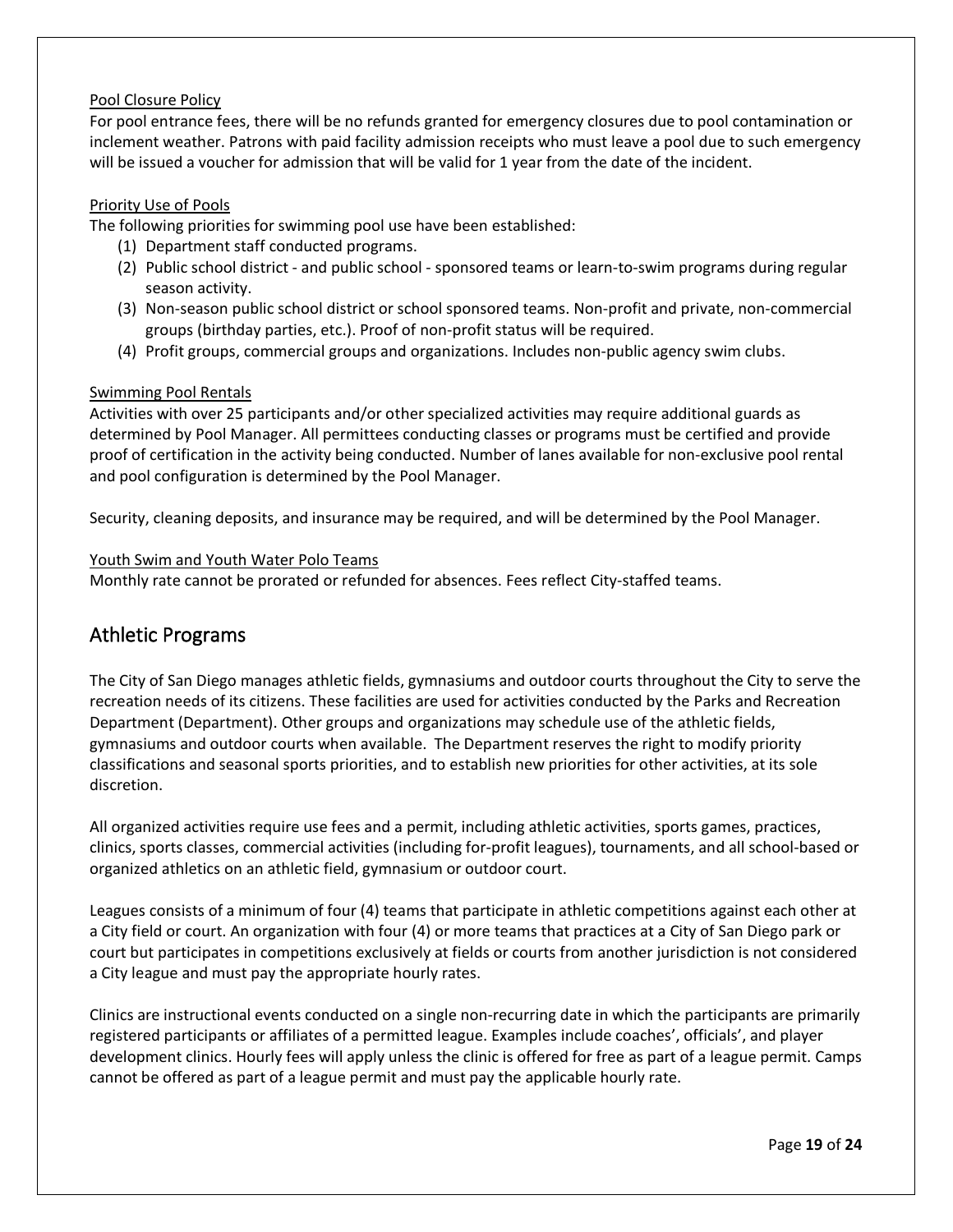In-season League Play consists of a maximum of 18 weeks that includes tryouts, clinics, practices, scrimmages and games hosted by a league for its participants. Hourly rates will apply for all league activities scheduled before or beyond 18 weeks. The calendar below sets seasonal sports priorities for "In-season League Play."

| <b>Youth Sports</b> | Jan          | Feb                       | Mar                       | Apr                       | May | Jun                       | Jul                       | Aug | Sep                       | Oct | Nov | Dec                       |
|---------------------|--------------|---------------------------|---------------------------|---------------------------|-----|---------------------------|---------------------------|-----|---------------------------|-----|-----|---------------------------|
| Baseball            |              | X                         | X                         | X                         | X   | X                         | $\boldsymbol{\mathsf{x}}$ |     |                           |     |     |                           |
| Basketball          | $\mathsf{x}$ | $\boldsymbol{\mathsf{x}}$ | $\boldsymbol{\mathsf{x}}$ | $\boldsymbol{\mathsf{x}}$ | X   |                           |                           |     |                           |     |     | $\boldsymbol{\mathsf{x}}$ |
| Football            |              |                           |                           |                           |     |                           |                           | X   | $\boldsymbol{\mathsf{x}}$ | X   | X   | $\boldsymbol{\mathsf{x}}$ |
| Lacrosse            |              | $\boldsymbol{\mathsf{x}}$ | X                         | X                         | X   | $\boldsymbol{\mathsf{x}}$ | $\boldsymbol{\mathsf{x}}$ |     |                           |     |     |                           |
| Soccer              |              |                           |                           |                           |     |                           |                           | X   | X                         | X   | X   | $\boldsymbol{\mathsf{x}}$ |
| Softball            |              | X                         | X                         | $\boldsymbol{\mathsf{x}}$ | X   | $\boldsymbol{\mathsf{x}}$ | $\boldsymbol{\mathsf{x}}$ |     |                           |     |     |                           |
| Rugby               | $\mathsf{x}$ | $\boldsymbol{\mathsf{x}}$ | X                         | X                         | X   |                           |                           |     |                           |     |     | $\boldsymbol{\mathsf{x}}$ |
| Volleyball          |              |                           |                           |                           |     |                           |                           |     |                           |     |     |                           |

| <b>Adult Sports</b> | Jan                       | Feb                       | Mar                       | Apr                       | May | Jun                       | Jul                       | Aug                       | Sep                       | Oct | Nov                       | Dec                       |
|---------------------|---------------------------|---------------------------|---------------------------|---------------------------|-----|---------------------------|---------------------------|---------------------------|---------------------------|-----|---------------------------|---------------------------|
| Baseball            |                           |                           | $\boldsymbol{\mathsf{x}}$ | $\mathsf{x}$              | X   | $\mathsf{x}$              | $\boldsymbol{\mathsf{x}}$ | $\boldsymbol{\mathsf{x}}$ | $\boldsymbol{\mathsf{x}}$ | X   | $\mathsf{x}$              | $\boldsymbol{\mathsf{x}}$ |
| Basketball          | $\mathsf{x}$              | $\boldsymbol{\mathsf{x}}$ |                           |                           | X   | $\boldsymbol{\mathsf{x}}$ | $\boldsymbol{\mathsf{x}}$ | $\mathsf{x}$              |                           |     | X                         | $\boldsymbol{\mathsf{x}}$ |
| Football            |                           |                           |                           |                           |     |                           |                           | $\boldsymbol{\mathsf{x}}$ | X                         | X   | X                         | $\boldsymbol{\mathsf{x}}$ |
| Lacrosse            |                           |                           | X                         | X                         | X   | $\boldsymbol{\mathsf{x}}$ | X                         | $\boldsymbol{\mathsf{x}}$ | X                         | X   | $\boldsymbol{\mathsf{x}}$ | X                         |
| Soccer              |                           |                           | X                         | $\boldsymbol{\mathsf{x}}$ | X   | $\boldsymbol{\mathsf{x}}$ | $\boldsymbol{\mathsf{x}}$ | $\boldsymbol{\mathsf{x}}$ | $\boldsymbol{\mathsf{x}}$ | X   | $\mathsf{x}$              | $\boldsymbol{\mathsf{x}}$ |
| Softball            |                           |                           | X                         | X                         | X   | X                         | $\boldsymbol{\mathsf{x}}$ | $\boldsymbol{\mathsf{x}}$ | $\boldsymbol{\mathsf{x}}$ | X   | X                         | $\boldsymbol{\mathsf{x}}$ |
| Rugby               | $\boldsymbol{\mathsf{x}}$ | $\boldsymbol{\mathsf{x}}$ | X                         | X                         | X   |                           |                           |                           |                           |     |                           | $\boldsymbol{\mathsf{x}}$ |
| Volleyball          |                           |                           |                           |                           |     |                           |                           |                           | $\boldsymbol{\mathsf{x}}$ | X   | X                         | $\boldsymbol{\mathsf{x}}$ |

#### **Priority Use Designations**

The Department has established priorities for scheduling use of athletic fields, gymnasiums and outdoor courts for sports activities as detailed below.

Athletic fields at joint-use sites, as designated in the Fee Schedule, maybe permitted by any youth sport group or adult sport group on Sundaysif allowed by the relevant joint-use agreement for thatsite. The specific start time for evening hours is determined by the Department for each athletic facility, based on the needs of the community.

Within each priority level, youth and adult sports are prioritized as follows: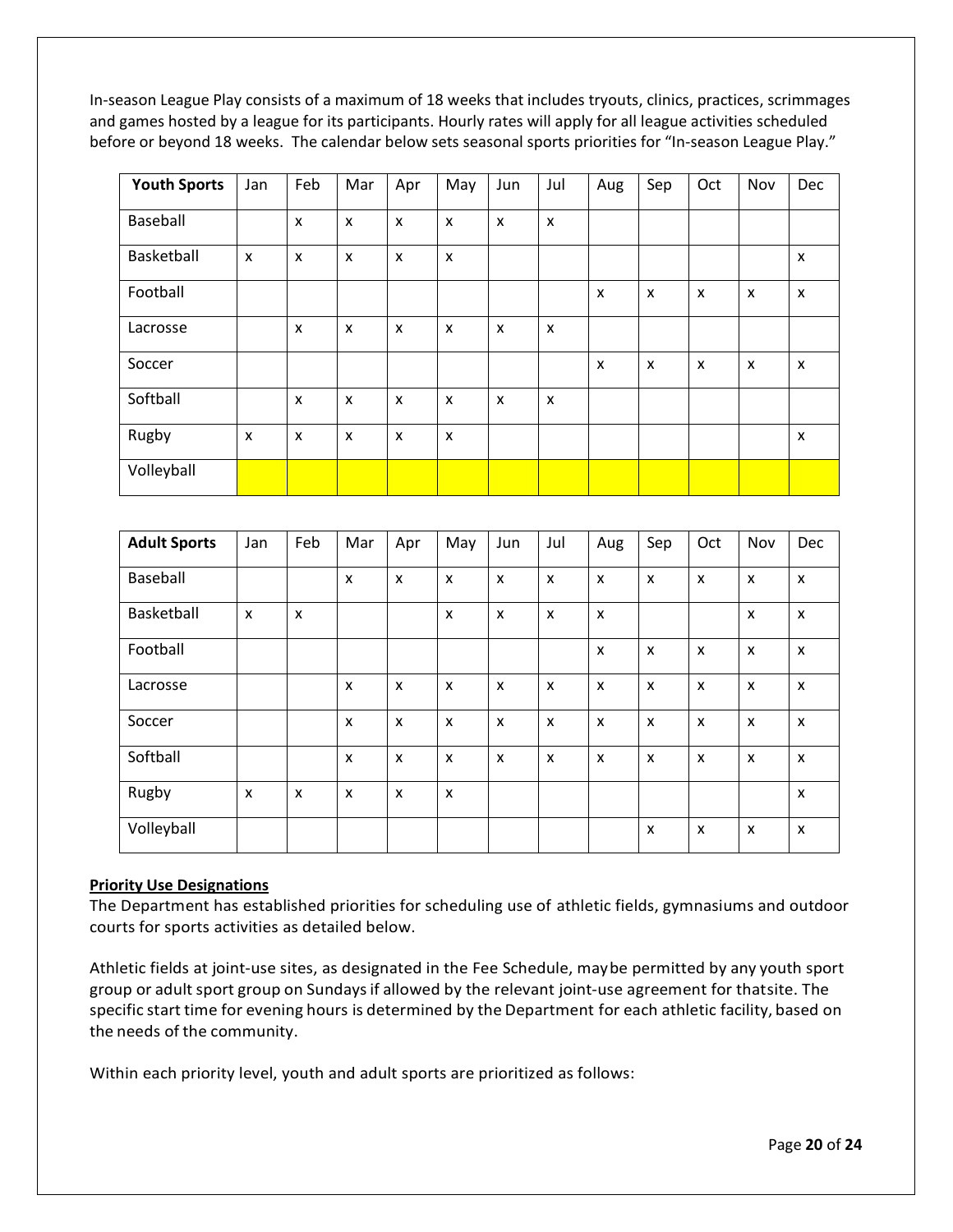- 1. Youth sport groups have priority during daytime hours Monday-Saturday, generally starting at 7:00 a.m. and ending between 6:00 p.m. and 7:00 p.m.
- 2. Adult sport groups have priority during evening hours Monday Saturday, generally starting between 6:00 p.m. and 7:00 p.m. and all day on Sundays.
- 3. The specific start time of evening hours for adult sports is determined by the Department for each athletic facility.

#### Priority 1 – Department Programs

Programs provided by Department employees, contractors, and/or volunteers.

#### Priority 2 – Special Use Permit Holders and Lease Holders

Programs with long-term (3 or more years) special use permit or leases at designated a site/facility.

#### Priority 3 – Schools with Joint-Use Agreements

School programs operating during normal school hours plus 30 minutes before and 30 minutes after school, during the normal school year (traditional/year-round) at designated joint-use sites (identifiedin the appendix), unless otherwise designated in the applicable Joint-Use Agreement.

#### Priority 4 – In-season City Sports Groups Programs

Programs consisting of 75% City residents and operating during their designated seasonal period of activity, providedthat the group conducts an "open to all" registration regardless of skill level and promotes an "everyone plays" philosophy.

#### Priority 5 - Out-of-season City Sports Programs

Programs consisting of 75% City residents and operating **outside** of their designated seasonal period of activity, or **who selectively choose players according to skill level** (i.e. everyone does not make the team).

#### Priority 6 – Non-City Sports Program

Programs consisting of less than 75% City of San Diego residents, nonprofit recreation or community service groups (open to the public), and other non-profit private groups composed of less than 75% City of San Diego residents.

Priority 7 – Commercial organizations Promotionalor commercial groups and organizations.

#### Designated Area of Play

Multipurpose fields with multiple fields will be charged per hour per allocated playing field. The number of fields is defined by the designated area of play on a field that is either a lined, coned off section or designated area where a game or activity will be conducted for any given sport.

A gymnasium or outdoor court with multiple courts will be charged per hour per allocated playing court. The number of courts is defined by the designated area of play on a hard court that is either a lined, coned off section or designated area where a game or activity will be conducted for any given sport.

#### Violation of City Policy by User Groups

It is the policy of the Parks and Recreation Department to ensure that all user groups have equal opportunity to permit facilities. At the discretion of the Parks and Recreation Director, or their designee, failure to comply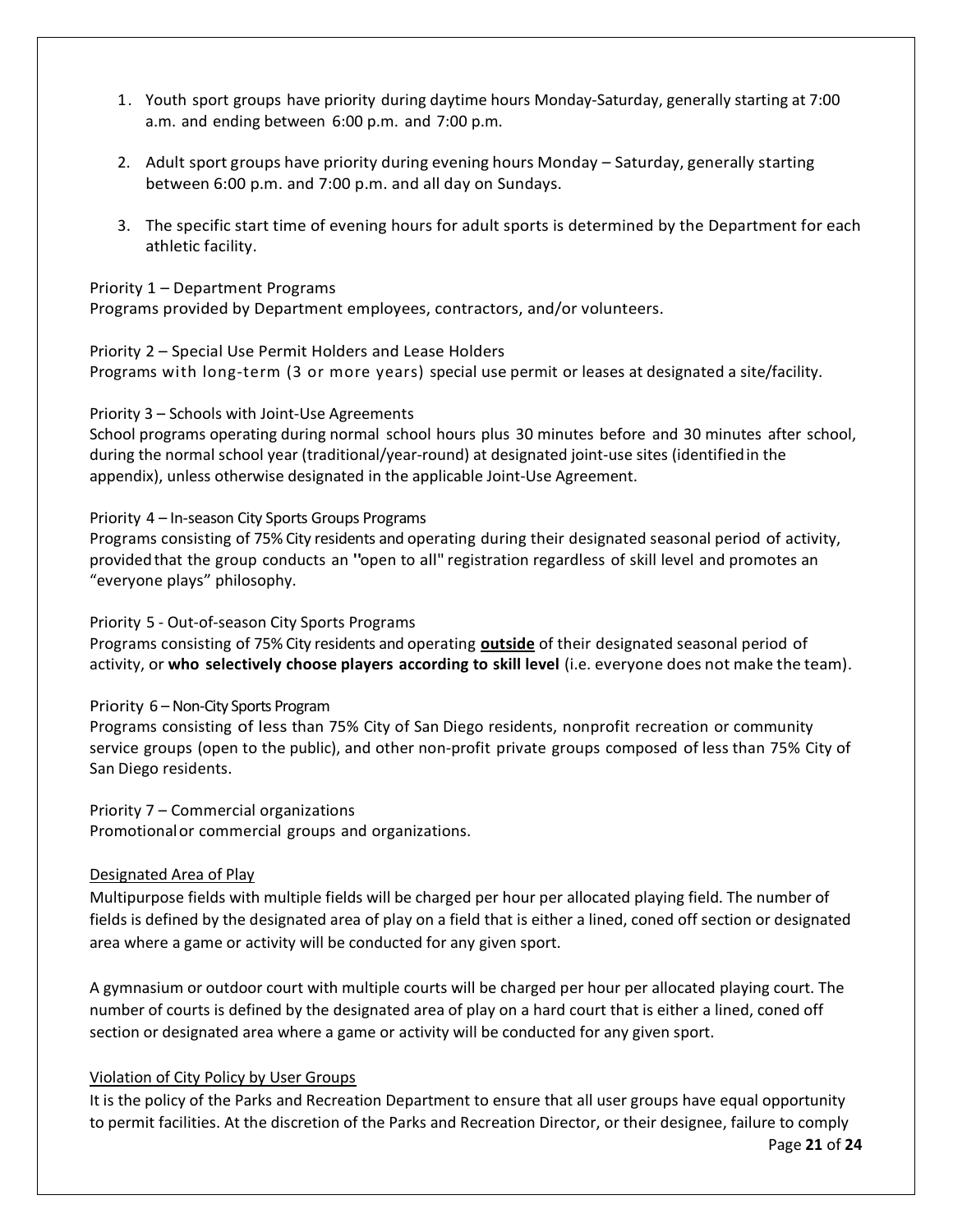with any of the following requirements may result in cancellation of permit without refund and a 1-year sanction whereby the sanctioned organization will only be permitted after other priority groups have been permitted.

- 1. Organizations may only permit the minimum number of athletic fields, gymnasiums and outdoor courts required to adequately operate their program. The permitting of facilities to keep other organizations out of an area is strictly prohibited.
- 2. Organizations are required to cancel permitted athletic fields, gymnasiums and outdoor courts that are no longer needed.
- 3. Organizations are prohibited from subdividing or subleasing permitted athletic fields, gymnasiums and outdoor courts to other organizations.
- 4. Organizations must not use an athletic field, gymnasium or outdoor court without a valid permit. In addition to sanctions the organization will be billed at the hourly City rate and the RCF hourly rate.
- 5. Organizations must not utilize athletic facilities that are closed for rest, maintenance or renovation.

## <span id="page-21-0"></span>**Permit Refund Policy**

Written refund applications must be submitted, using the Application for Miscellaneous Refund Form (COM-6), in person at the facility where the permit is issued. Refunds will be processed in accordance with the cancellation/refund procedures as stated in the Parks & Recreation Fee Schedule. A three percent (3%) processing fee will be deducted from all refunds.

**1) Team Fees for Fields and Indoor/Outdoor Courts:** Refund is based on the date that the written cancellation/refund application is submitted.

- 97% refund 14 or more calendar days prior to the first scheduled use
- No refund for requests received less than 14 calendar days prior to the first scheduled use

**2) Grounds Use Fees:** Refund is based on the date that the written cancellation/refund application is submitted.

- 97% refund (less \$50) 60 calendar or more days prior to the event
- No refund for requests submitted less than 60 calendar days prior to the event

**3) Outdoor Court (except leagues):** Refund is based on the date that the written cancellation/refund application is submitted.

- 97% refund 14 calendar days or more prior to use
- No refund for requests submitted less than 14 calendar days prior to use

#### **4) Building, Field, Picnic Shelter, Recreation Center Fund Fees and All Other Permit Rentals (not identified**

**above):** Refund is based on the date that the written cancellation/refund application is submitted.

- 97% refund 30 calendar days or more prior to use
- 75% refund less than 30 calendar days prior to use
- 50% refund less than 10 calendar days prior to use
- No refund for requests less than 48 hours prior to use

**5) Pool Rentals:** Refund is based on the date that the written cancellation/refund application is submitted.

- 97% refund Exclusive Rentals cancelled at least 14 calendar days prior to use
- 97% refund Non-exclusive rentals at least 48 hours prior to the first day of use
- Late cancellations will be charged 25% of the fee paid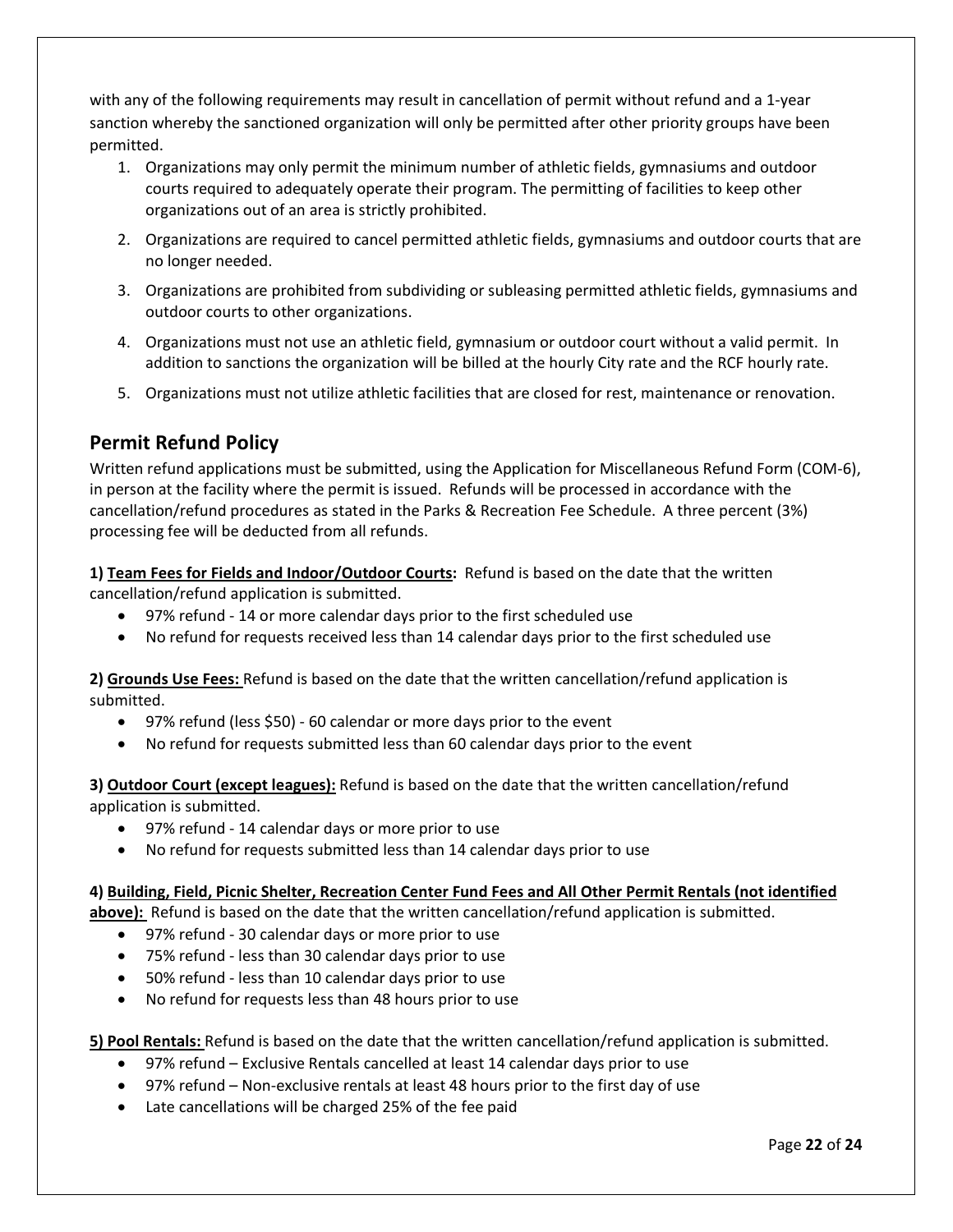*Requests for refunds due to rain will be approved (less processing fees) provided that a written request (Application for Miscellaneous Refund Form COM-6) is submitted within 48 hours after the scheduled event. Building rental permits cannot be cancelled due to rain (excluding picnic shelters).*

## <span id="page-22-0"></span>**Recreational Programs Refund Policy**

Written refund applications must be submitted, using the Application for Miscellaneous Refund Form (COM-6), in person at the facility where the program occurs. Civic Dance refund request shall be referred to the Civic Dance program office at 619-235-5255. Refunds will be processed in accordance with the following policy:

#### **1) Refund Policy Exclusions:**

- Three percent (3%) processing fee will be deducted from all refunds
- No refund or transfer for non-attendance at any class
- No credits to account
- No refunds for costumes or equipment
- Activity fees less than \$10.00 will not be refunded
- 2) **Classes:** Refund is based on the date that the written application is submitted.
	- 97% refund 3 or more calendar days prior to the first day of the class
	- 75% refund less than 3 calendar days prior to the first day of class
	- No refund for requests submitted more than 24 hours after the first day of class
- 3) **Camps:** Refund is based on the date that the written application is submitted.
	- 97% refund 10 or more calendar days prior to the first day of camp
	- 50% refund less than 10 calendar days prior to the first day of camp
	- No refund or transfer for requests less than 48 hours prior to the first day of camp
- 4) **Leagues:** Refund is based on the date that the written application is submitted.
	- 97% refund 10 or more calendar days prior to the first scheduled game
	- 50% refund less than 10 calendar days prior to the first scheduled game.
	- No refund or transfer for requests after the first scheduled game.
- 5) **Swimming Lessons:** No refunds unless swimming lessons are cancelled by City staff. Transfer to another class may be permitted by the Pool Manager, at their sole discretion. No refunds for emergency closures due to pool contamination.
- 6) **One-day Activity/Field Trips:** Refund is based on the date that the written application is submitted.
	- 97% refund 20 or more calendar days prior to the Activity or Field Trip
	- No refund for requests submitted less than 20 calendar days prior to the Activity or Field Trip.